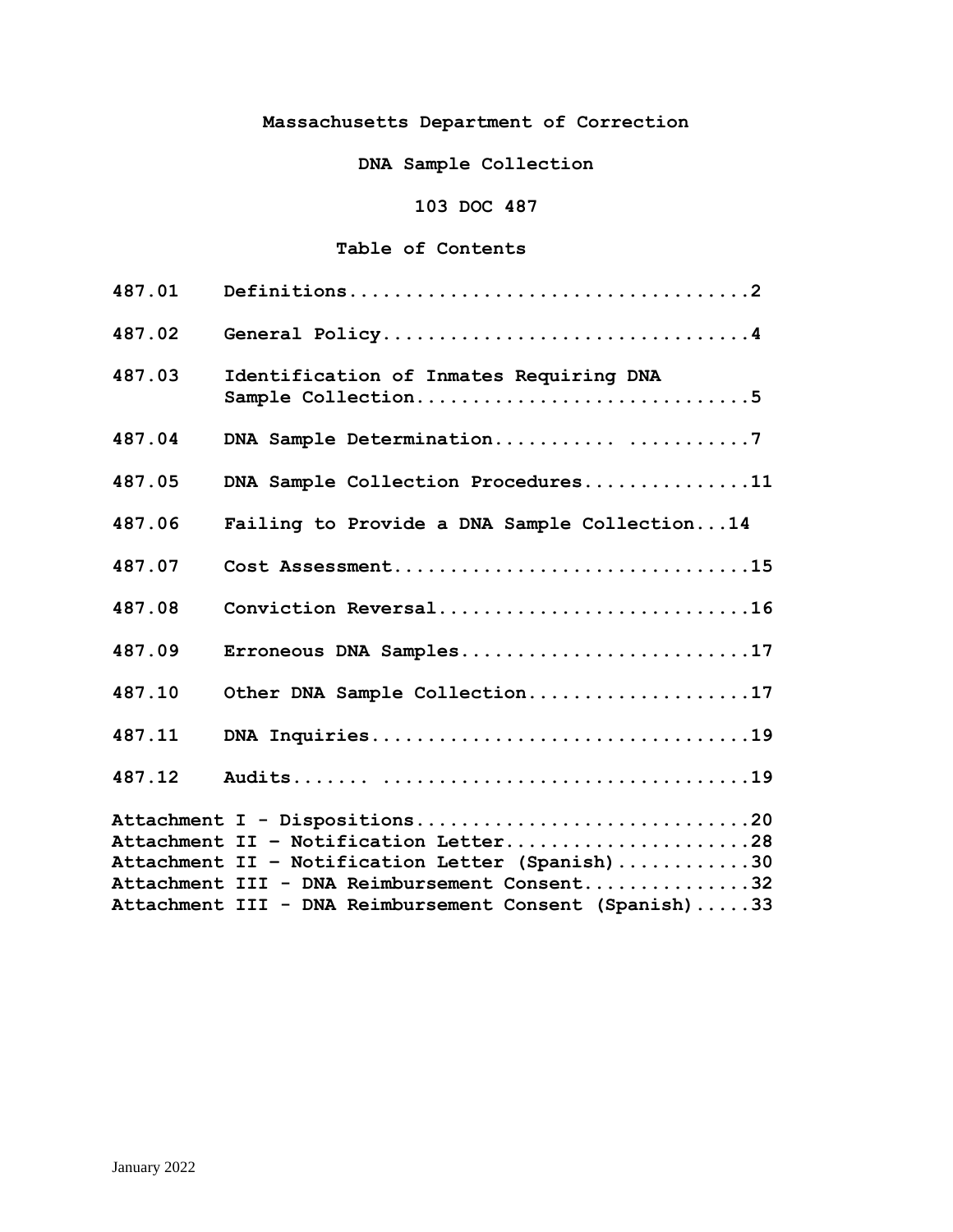| MASSACHUSETTS DEPARTMENT OF  | DIVISION: OFFICE OF THE |
|------------------------------|-------------------------|
| <b>CORRECTION</b>            | <b>COMMISSIONER</b>     |
| TITLE: DNA SAMPLE COLLECTION | NUMBER: 103 DOC 487     |

- **PURPOSE:** To establish Department of Correction ("Department") policy for the collection of Deoxyribonucleic Acid ("DNA") samples from inmates pursuant to M.G.L. c. 22E, and as otherwise required by court orders and Massachusetts law.
- **REFERENCES:** M.G.L. c. 124, § 1 (j), (o) and (q), M.G.L. c. 22E, §§ 1-15.

**APPLICABILITY:** Staff/Inmates.

**PUBLIC ACCESS:** Yes.

**LOCATION:** Department's Central Policy File Institution Policy File Inmate Library.

**RESPONSIBLE STAFF FOR IMPLEMENTATION AND MONITORING OF POLICY:** Commissioner Superintendents

#### **EFFECTIVE DATE: 08/23/2017**

**CANCELLATION:** 103 DOC 487 cancels all previous Department policies, statements, bulletins, orders, notices, rules and procedures regarding DNA sample collection that are inconsistent with this policy.

#### **SEVERABILITY CLAUSE:**

If any part of 103 DOC 487 is, for any reason held to be in excess of the authority of the Commissioner, such decision shall not affect any other part of this policy.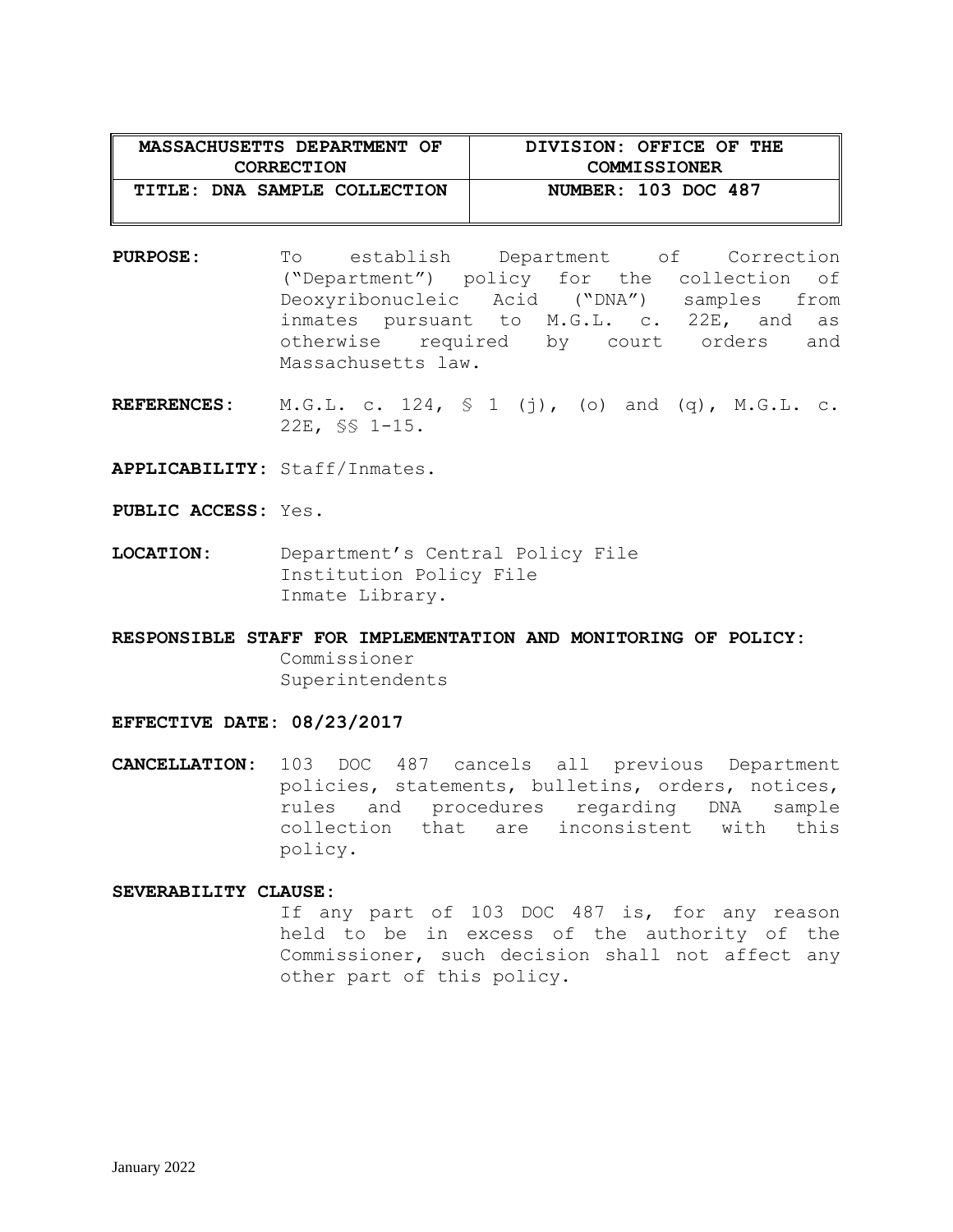#### **487.01 Definitions**

Adjudication as a Youthful Offender – A juvenile adjudication on an indictment pursuant to G.L. c. 119, § 58.

Central DNA Coordinator – The employee designated by the Commissioner to coordinate DNA collection activities within the Department of Correction.

Conviction – For the purpose of this policy, the term "conviction" is defined as an adjudication of guilt and the imposition of a sentence or other sanction by a Massachusetts court.

The term "conviction" shall include:

- A current conviction;
- A former conviction;
- An adjudication as a "sexually dangerous person" pursuant to M.G.L. c. 123A;
- Any disposition referenced in Attachment I to this policy that is identified as a conviction.

The term "conviction" shall not include:

- A conviction in any court other than a Massachusetts state court;
- Any disposition referenced in Attachment I to this policy that is not identified as a conviction;
- Civil commitments, including but not limited to, civil commitments to the Massachusetts Alcohol and Substance Abuse Center ("MASAC") or MCI-Framingham pursuant to M.G.L. c. 123, § 35.

Designated Offenses – M.G.L. c. 265, §§ 1, 13, 13B, 13F, 13H, 14, 15, 16, 17, 18, 18A, 18B, 18C, 22, 22A, 23, 24, 24B, and 26; M.G.L. c. 266, §§ 14 and 15; and G.L. c. 272, §§ 2, 3, 4A, 4B, 16, 17, 29, 29A, 29B, 35, 35A and 53A. (Note: A violation of M.G.L. c. 272, § 53A(a) (prostitution, either party), is a misdemeanor. A violation of § 53A(b) (paying or accepting payment for child under 14 prostitution) is a felony. All other Designated Offenses are felonies.)

DNA Coordinator – An employee appointed by the superintendent who is trained by the Department to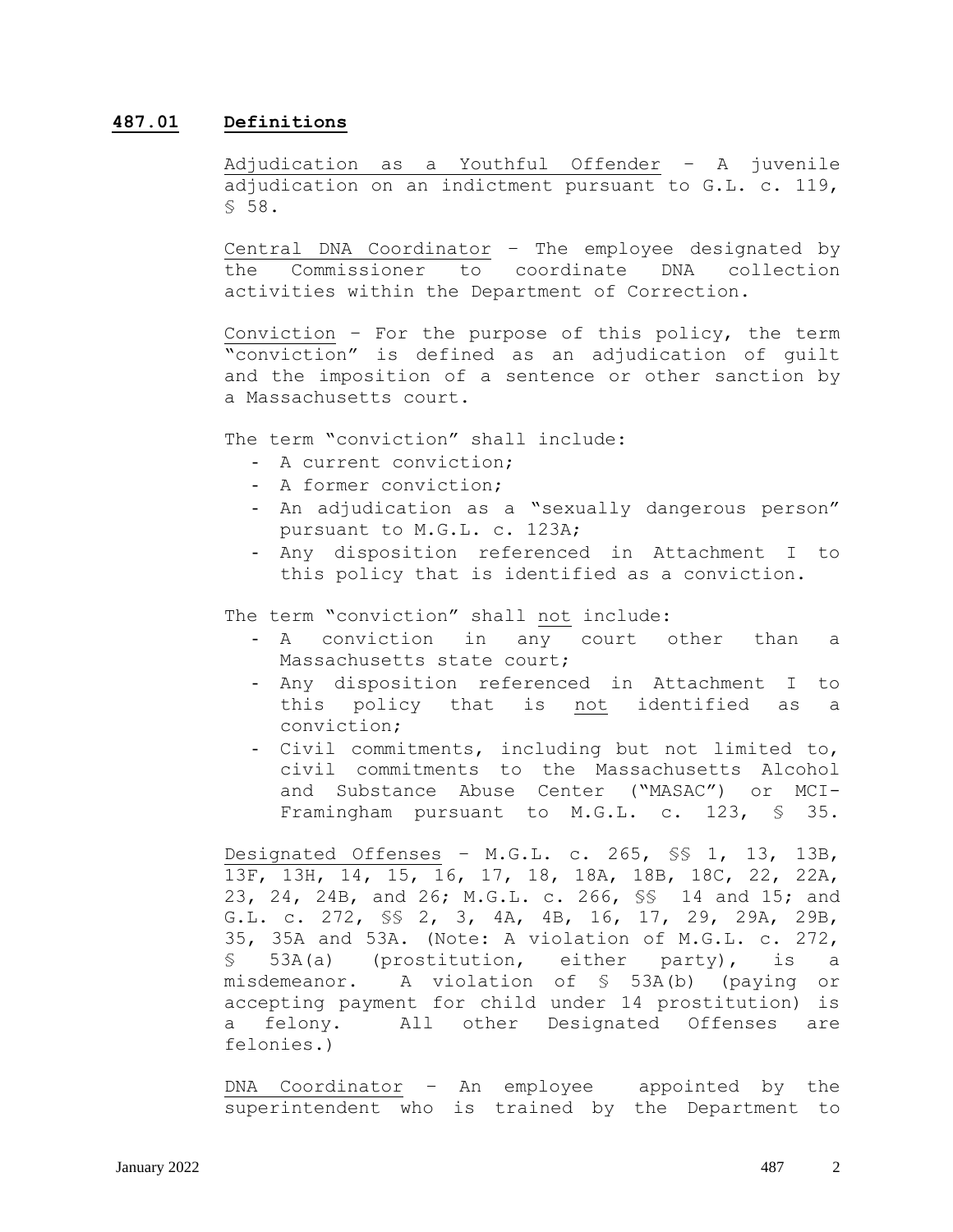enter DNA information into the Inmate Management System ("IMS").

DNA Liaison – A Department employee of a facility's Criminal Records Processing Unit who is appointed by the superintendent to act as the DNA liaison to the Office of the Commissioner.

Effective Date 1 (ED 1) - December 29, 1997, the effective date of St. 1997, c. 106, which requires the submission of a DNA sample by any person convicted of any of 33 Designated Offenses, or of an attempt or a conspiracy to commit any Designated Offense.

Effective Date 2 (ED 2) - February 10, 2004, the effective date of the amendment to G.L. c. 22E, § 3 requiring the submission of a DNA sample by any person convicted of an offense that is punishable by imprisonment in the state prison (i.e., a felony) or any person adjudicated a youthful offender by reason of said offenses.

Emergency Draw – A DNA sample collection, other than sample collection at the time of admission, classification, transfer or release, as may be authorized by the Commissioner.

Felony – The term "felony" shall mean a conviction punishable in the state prison. For the purpose of this policy, so long as the statute provides for the potential punishment of imprisonment in the state prison, an inmate shall be deemed to have been convicted of a felony, even if the inmate was not sentenced to imprisonment in the state prison.

Incarceration – For the purpose of this policy, the term "incarceration" is defined as the commitment of an individual to a correctional facility by order of a court for any reason. The term "incarceration" is applicable only with respect to (1) persons who were incarcerated on ED 1 who had a past conviction for the 33 Designated Offenses, regardless of the reason for said incarceration, and (2) persons who were incarcerated on ED 2 who had a previous felony conviction, regardless of the reason for said incarceration.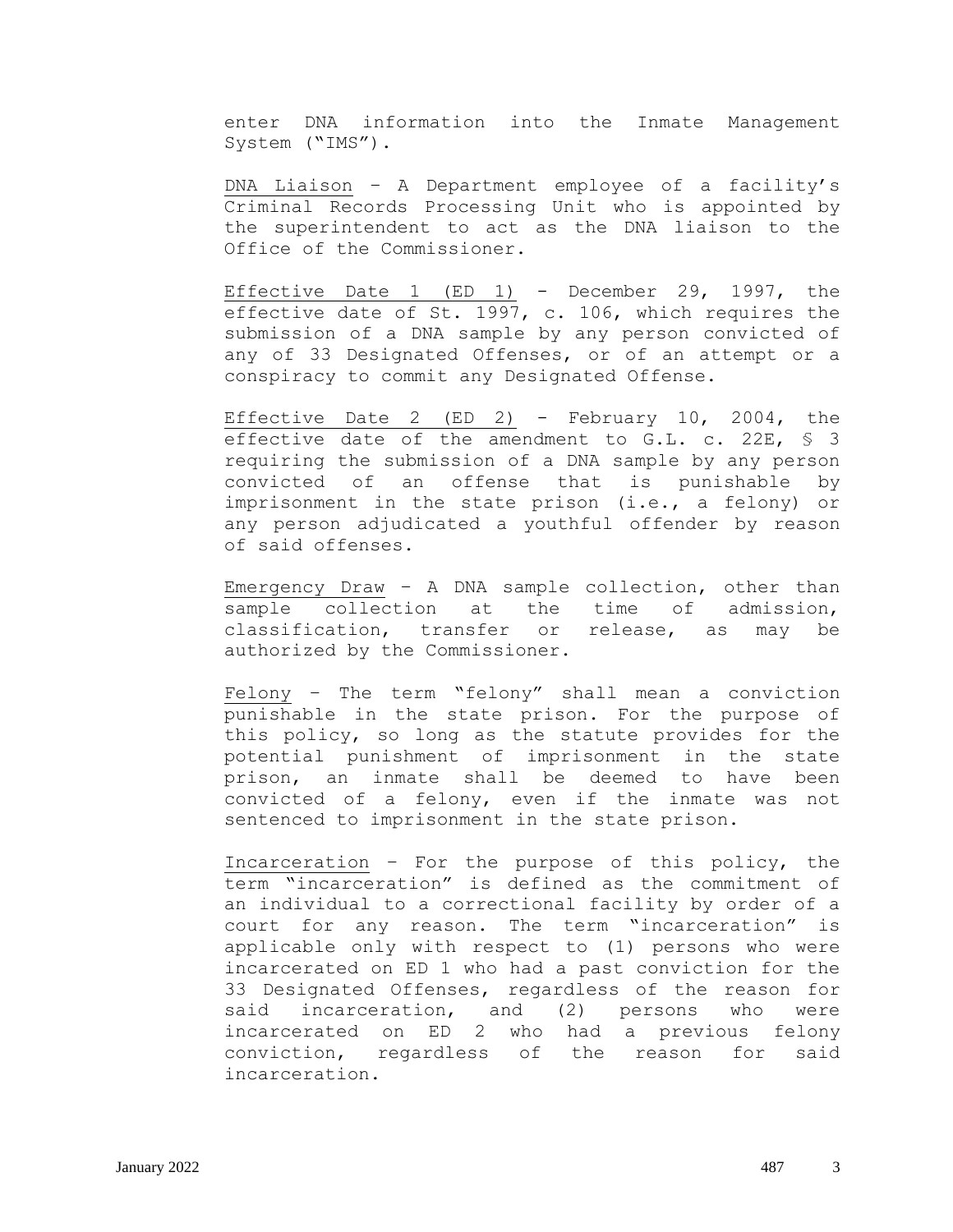The term incarceration shall not include:

- Pretrial detention, including pretrial detention pursuant to M.G.L. c. 276, § 52A;
- Placement at the Treatment Center pending a probable cause determination, unless the inmate is also serving an outstanding criminal sentence;
- Civil commitment to Bridgewater State Hospital, unless the inmate is serving an outstanding criminal sentence at the time of admission;
- Civil commitment to MASAC or MCI-Framingham pursuant to M.G.L. c. 123, § 35.

Inmate Management System ("IMS) – The Department's electronic information system that provides processing, storage and retrieval of inmate related information needed by Department personnel and other authorized users within the criminal justice system.

Youthful Offender - Pursuant to M.G.L. c. 119, § 52, a person who is subject to an adult or juvenile sentence for having committed, while between the ages of fourteen and seventeen, an offense against a law of the Commonwealth which, if he or she were an adult, would be punishable by imprisonment in the state prison, and (a) has previously been committed to the department of youth services, or (b) has committed an offense which involves the infliction or threat of serious bodily harm in violation of law, or (c) has committed a violation of M.G.L. c. 269, § 10 (a), (c) or (d), or M.G.L. c. 269, § 10E.

It is noted that the juvenile justice statutes were amended in 1996, with the effective date July 27, 1996. Youthful offender adjudications commenced with respect to offenses committed on or after July 27, 1996.

## **487.02 General Policy**

1. It is the policy of the Department to collect DNA samples from (1) all inmates in Department custody who are subject to the provisions of M.G.L. c. 22E; and (2) all inmates who are ordered by a court to provide a DNA sample (see § 487.10(1)). The submission of such DNA sample shall not be stayed pending a sentence appeal,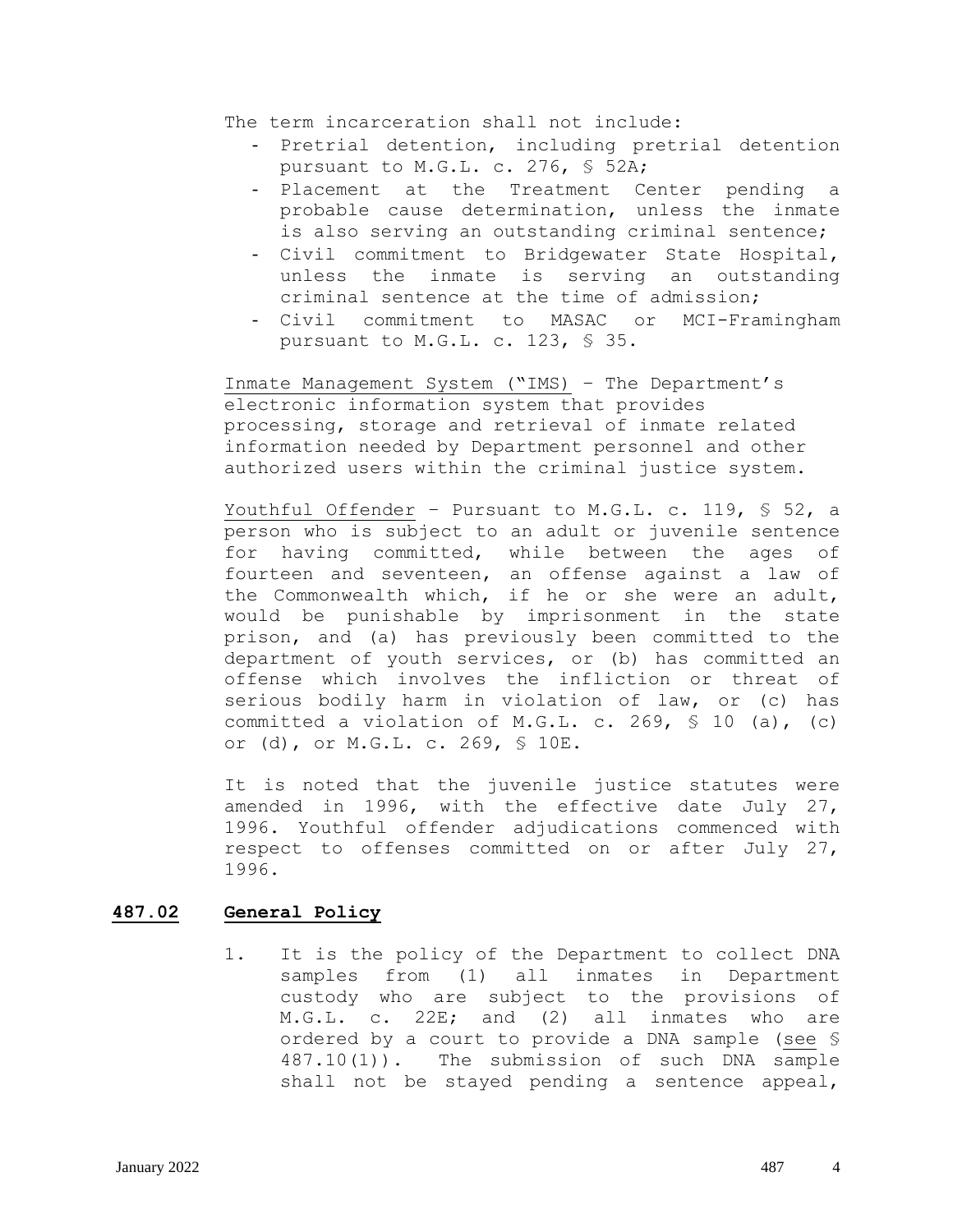motion of new trial, appeal to an appellate court or other post-conviction motions or petitions.

- 2. The Massachusetts State Police Combined DNA Index System Unit (CODIS Unit) has identified the following six (6) categories for inclusion in the Massachusetts DNA Database:
	- (a) Anyone convicted as an adult of any of the 33 Designated Offenses between ED 1 and ED 2;
	- (b) Anyone convicted as an adult or a Youthful Offender of a felony on or after ED 2;
	- (c) Anyone convicted as an adult of any of the 33 Designated Offenses prior to ED 1, and incarcerated in a prison or house of correction for any crime after ED 1;
	- (d) Anyone convicted as an adult or a Youthful Offender of any felony prior to ED2, and incarcerated in a prison, house of correction or Department of Youth Services facility for any crime after ED 2;
	- (e) Anyone convicted as an adult of any of the 33 Designated Offenses prior to ED 1, and on probation or parole for that same offense on ED 1; and
	- (f) Anyone convicted as an adult or a Youthful Offender of any felony prior to ED 2, and on probation or parole for that same offense on ED 2.

## **487.03 Identification of Inmates Requiring DNA Sample Collection**

- 1. Overview
	- a. At reception facilities or facilities receiving Inter-Departmental transfers (e.g., a transfer from a county, federal, and a state facility other than Massachusetts) the determination whether an inmate is required to provide a DNA sample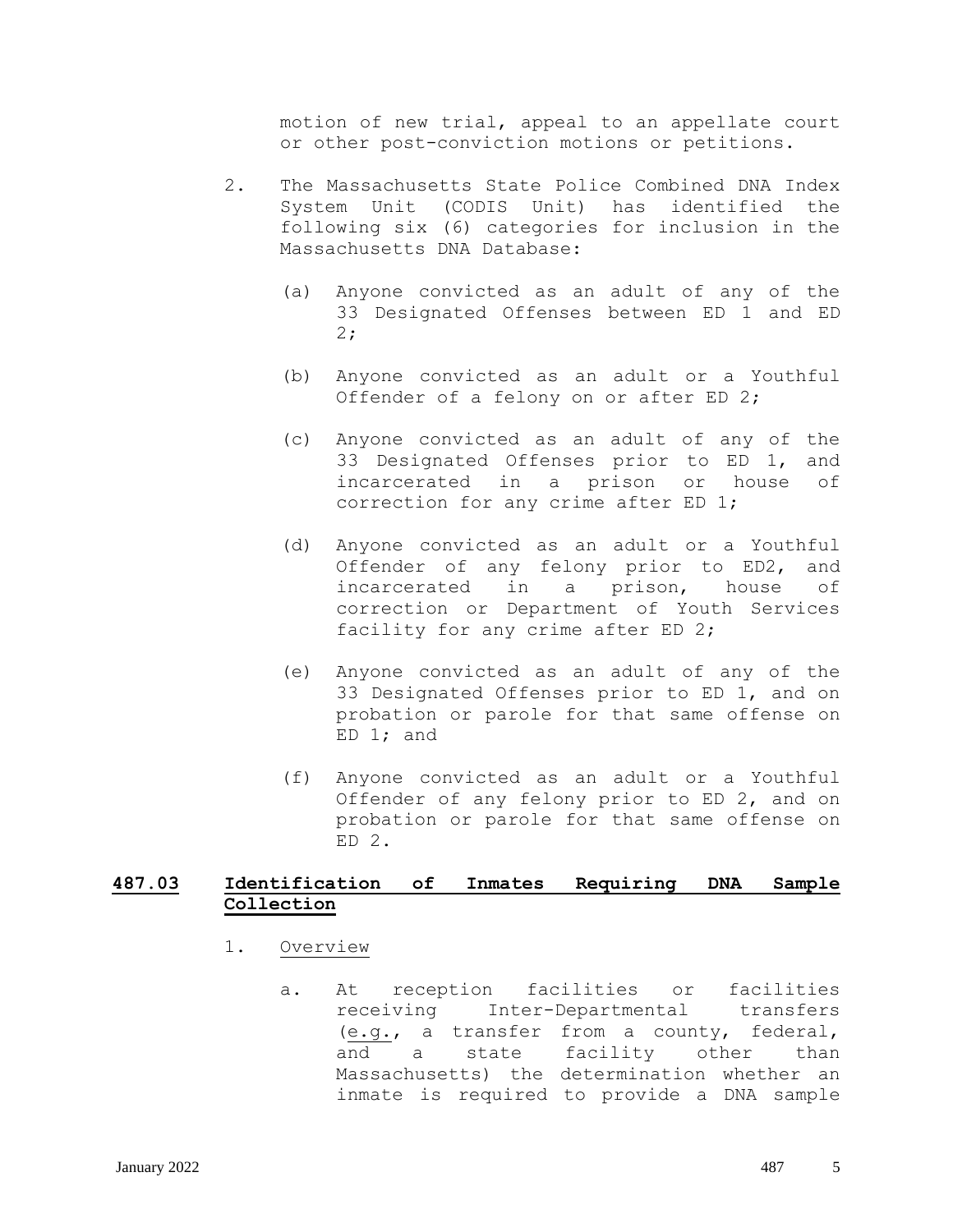shall be conducted by Criminal Records Processing Unit (CRPU) staff pursuant to 103 DOC 417, Criminal Records Processing policy. This determination is made pursuant to M.G.L. c. 22E, § 3.

- b. The following inmates shall be identified as requiring DNA sample collection pursuant to M.G.L. c. 22E:
	- i. Conviction for a Designated Offense (as an adult only)

If the conviction date is prior to ED 1, a DNA sample is required if the inmate was incarcerated after ED 1 in a prison or house of correction for any crime, or if the inmate was on parole or probation after ED 1 for the conviction offense. However, a DNA sample is not required if the inmate has already submitted a DNA sample.

If the conviction date is on or after ED 1, a DNA sample is required.

ii. Conviction for a Felony (as an adult or Youthful Offender)

> If the conviction date is prior to ED 2, a DNA sample is required if the inmate was incarcerated in a prison, house of correction or Department of Youth Services facility for any crime after ED 2. However, a DNA sample is not required if the inmate has already submitted a sample.

> If the conviction date is prior to ED 2, a DNA sample is required if the inmate was on probation or parole for that same offense on ED 2.

> If the conviction date is on or after ED 2, a DNA sample is required regardless whether the inmate is deemed to be incarcerated.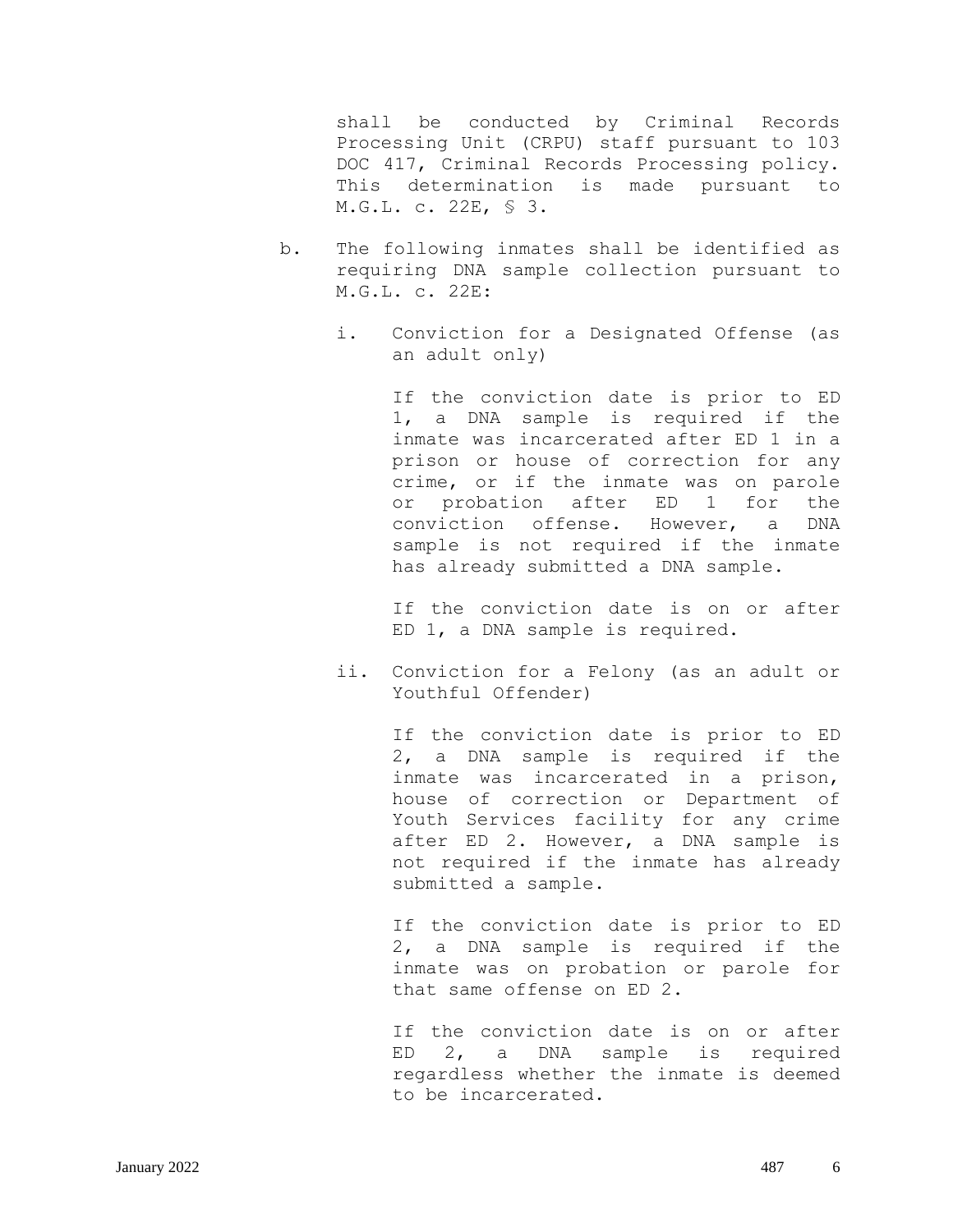#### 2. IMS Review

- a. The IMS includes offenses that provide for the potential punishment of imprisonment in the state prison. These offenses default to the IMS DNA Information screen as offenses that require DNA sampling.
- b. Cases shall be reviewed as follows:
	- i. Review the inmate's current status. If the inmate has a current sentence for an included offense listed on the IMS DNA Information screen, no further review is required.
	- ii. If the inmate is not currently serving a sentence for an included offense, review prior convictions recorded in the IMS listed on the IMS DNA Information screen. If the IMS lists a prior conviction for an included offense, no further review is required.
	- iii. If the IMS does not list a prior conviction for an included offense listed on the IMS DNA Information screen, review prior convictions recorded in the Criminal Justice Information System ("CJIS") or other legal documentation.
- c. For all inmates reviewed, document whether or not the inmate requires DNA sampling and any other pertinent information on the IMS DNA Information screen.

## 3. Determination of Prior Collection

The DNA Liaison shall run the IMS DNA Report to identify inmates who require DNA sampling, but who have not yet had samples collected.

#### **487.04 DNA Sample Collection Determination**

As set forth below, identified staff shall determine whether a DNA sample must be collected upon the following events: Admission; Subsequent Classification;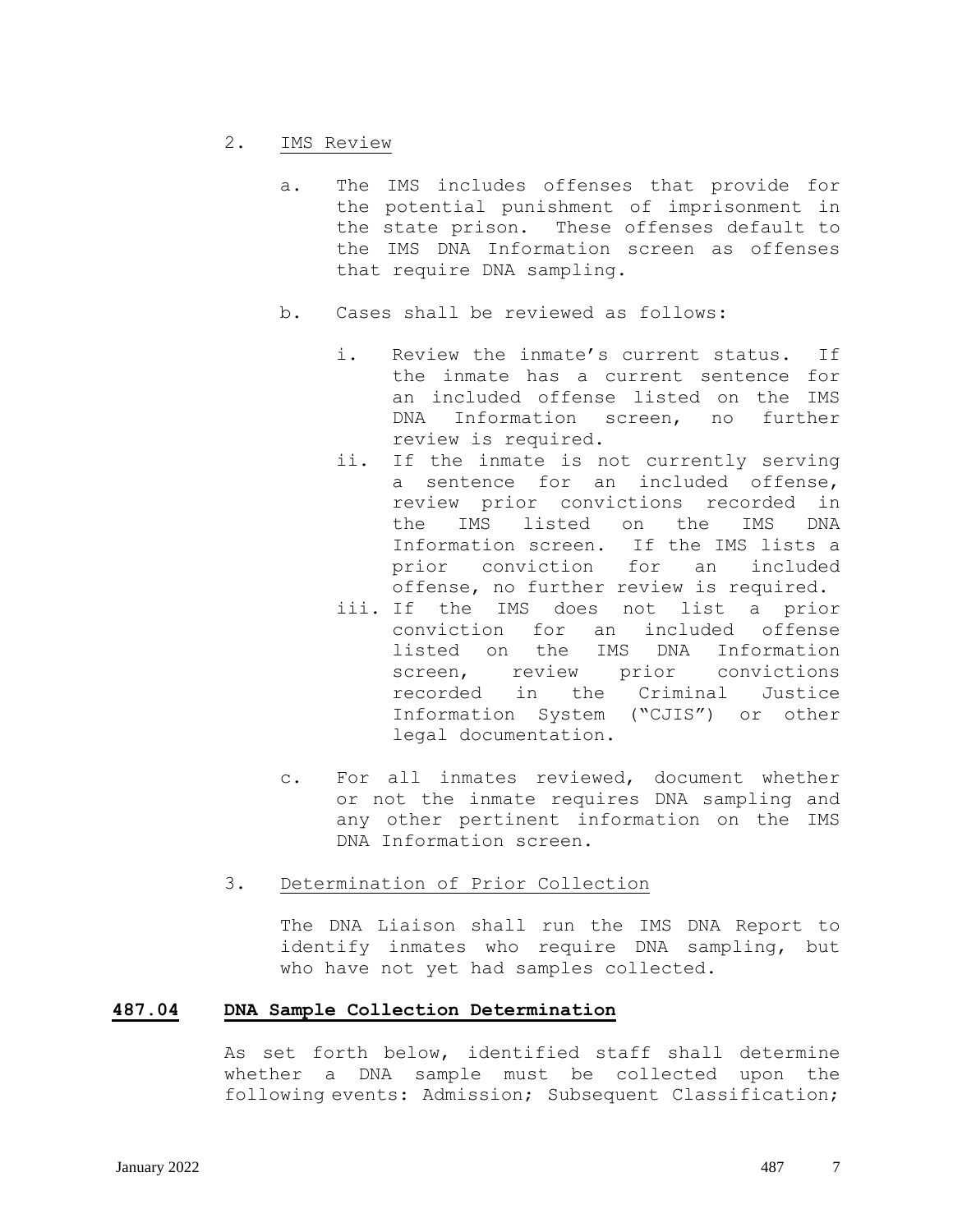Prior to Inmate's Transfer; Prior to Release and Emergencies.

1. Admission

When a sample is required and has not previously been collected, a sample shall be obtained during the reception process. A notation documenting the collection of the sample shall be entered into the IMS DNA Information screen within one business day of collection.

## 2. Classification and Transfer

Upon each subsequent classification, the assigned Correctional Program Officer ("CPO") shall review the IMS Legal Issues or the DNA Information screen to ensure that a DNA sample has been collected if required. The assigned CPO shall ascertain from the DNA Liaison whether the inmate requires DNA sample collection and note on the classification report one of the following:

DNA sample required, secured; or DNA sample required, not secured,  $\qquad \qquad ;$  or (Explain) DNA sample not required as of \_\_\_\_\_\_\_\_\_\_\_  $\frac{1}{(\text{Date})}$ .

> Particular attention shall be paid to outstanding legal issues. Outstanding legal issues shall be monitored until resolved. When the legal issue(s) is/are resolved, the assigned Criminal Records Processing Unit ("CRPU") staff shall reevaluate the inmate's criminal history to determine whether a DNA sample must be collected. If a sample is required, this shall be documented in the IMS DNA Information screen.

> Prior to any transfer, the Transfer Coordinator shall conduct a final review to ensure that a DNA sample has been collected where required. Under no circumstances shall an inmate who is required to provide a DNA sample pursuant to M.G.L. c. 22E, § 3, be transferred to lower custody, laterally, or to higher custody or to a county,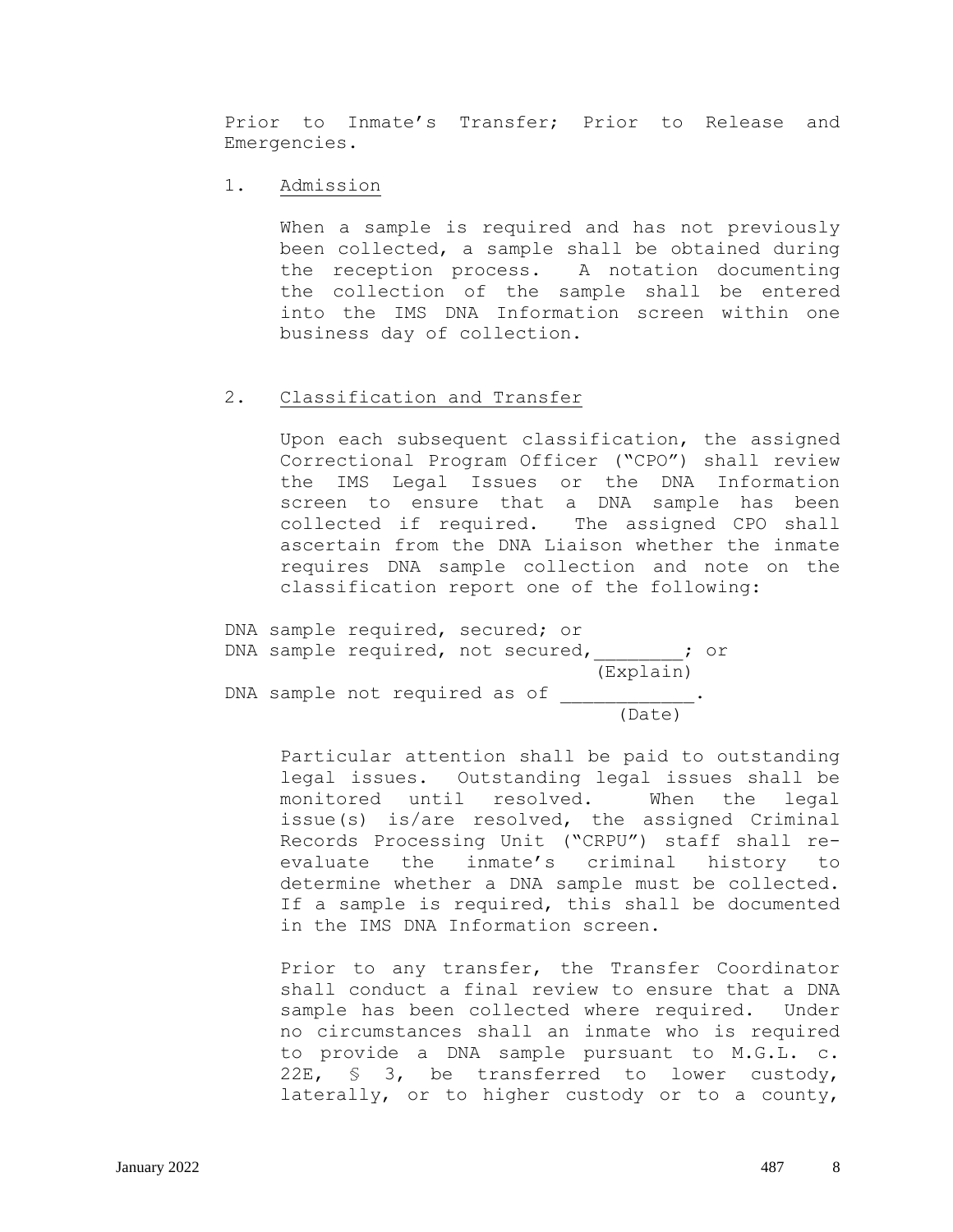out of state or federal facility, until the sample has been properly collected.

- 3. Release
	- a. Consistent with 103 DOC 404, Inmate Release Policy, the DNA Liaison shall review the IMS notifications for upcoming releases and complete the IMS Notifications screen. Prior to release, the Release Coordinator shall review the Preparations and Notifications and Release Clearance screens to ensure that DNA has been collected if required.
	- b. When preparing the Release Preparation Form (Attachment I to 103 DOC 404) at the time of discharge preparation, the Release Coordinator shall review the IMS DNA Information screen to verify that DNA has been collected if required.
	- c. At all sites, in the event that a DNA sample has not been previously obtained, the Release Coordinator shall immediately notify the DNA Liaison. The DNA sampling must be obtained prior to the inmate's release from Department custody. Sampling shall be scheduled for two weeks prior to the actual release date. In the event the inmate refuses, this time frame will allow for a planned response. A notation documenting the collection of the sample shall be entered in the IMS DNA Information screen.
- 4. Emergency Draw
	- a. The DNA Liaison shall notify the Central DNA Coordinator if an emergency draw is required. An emergency draw may be required in situations, including, but not limited to, the issuance of a judicial order for the immediate release of an inmate, pursuant to a writ of habeas corpus or a motion to revise or revoke the sentence. At MCI-Framingham, an emergency draw may be necessitated by the admission of an inmate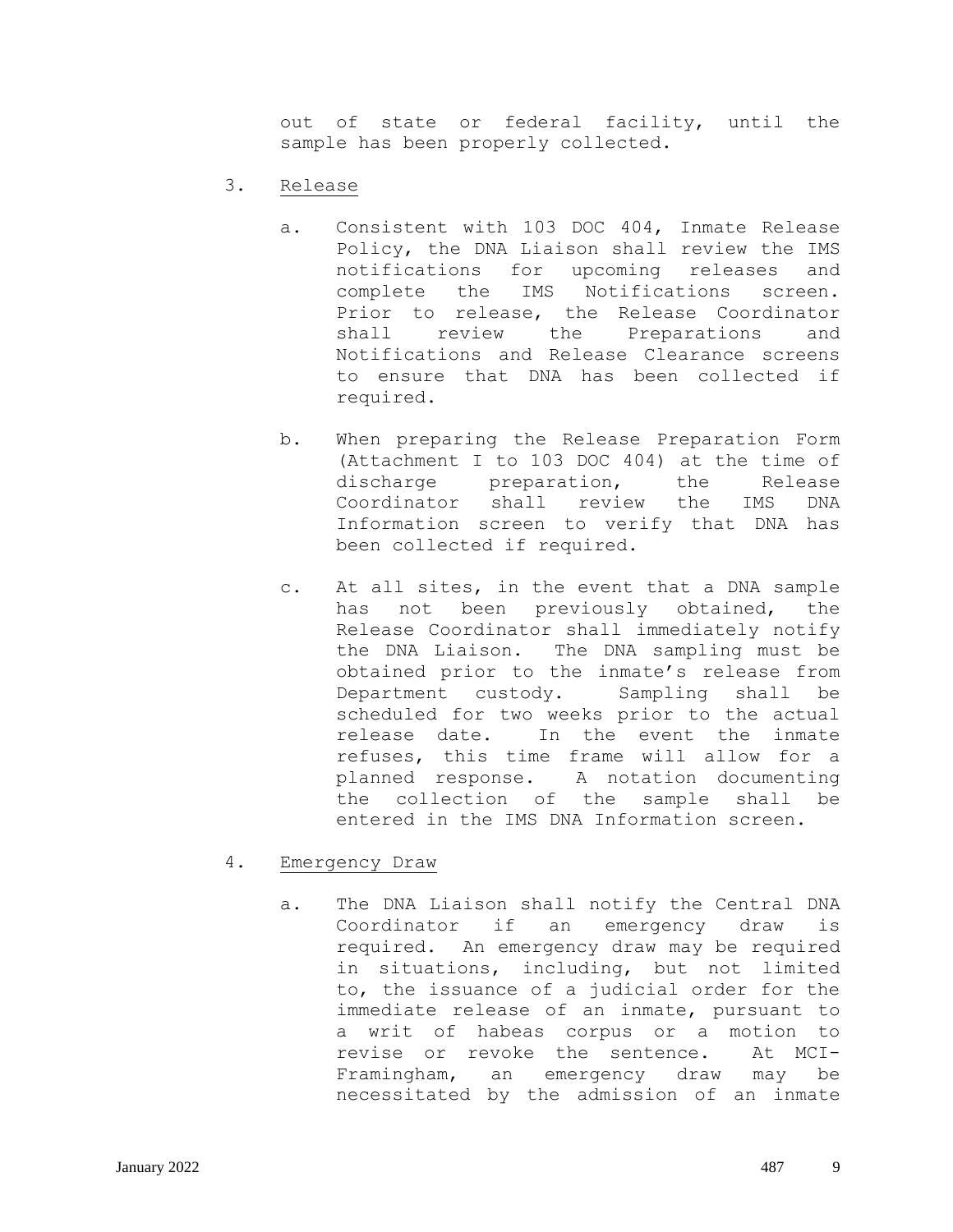to serve an extremely short or "weekend" sentence. If an emergency draw is needed during non-business hours, the shift commander shall notify the Central DNA Coordinator via the duty station. The Central DNA Coordinator shall contact the Massachusetts State Police CODIS Unit to arrange for the emergency draw and apprise the shift commander of such arrangements.

b. The Commissioner may authorize an emergency DNA sample collection, as may be required from time to time. The Central DNA Coordinator shall contact the Massachusetts State Police CODIS Unit to arrange for the emergency draw.

## 5. County, Out-of-State, Federal and International Custody

- a. The County, Federal and Interstate ("CFI") Manager shall maintain a current list of inmates who are in County, Interstate or Federal custody, but who have not previously provided DNA samples required by M.G.L. c. 22E, § 3. The records manager at committing sites shall provide the Central DNA Coordinator with a list of all Department inmates who are serving concurrent Massachusetts sentences in other jurisdictions.
- b. The CFI Manager shall provide a DNA contact person designated by each County with the names of all Department inmates in the County's custody who have not provided DNA samples required by M.G.L. c. 22E, § 3. The Commissioner shall request that the Sheriff coordinate DNA collection with the Massachusetts State Police. The CFI Manager shall monitor the process to ensure that DNA is collected from said inmates. In the event that it appears that a DNA sample will not be collected from a Department inmate in County custody, the CFI Manager shall coordinate the inmate's transportation to a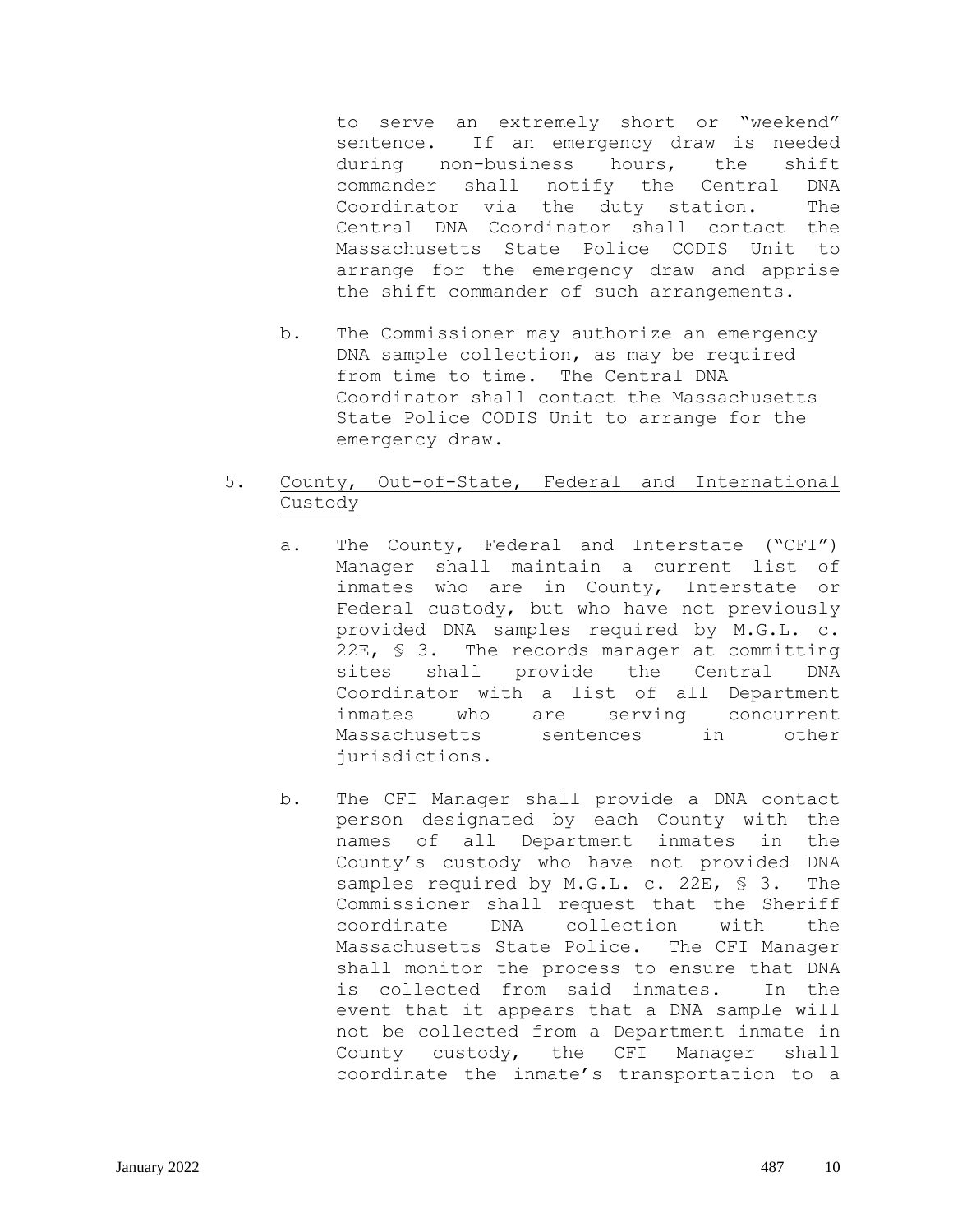Department facility for DNA sample collection.

- c. The CFI Manager shall ensure that each Department inmate in Interstate or Federal custody who requires DNA sampling is transported to a Department facility for DNA sample collection.
- d. The records manager at committing sites shall provide a letter of notification (Attachment II) by certified mail to each Department inmate serving a concurrent Massachusetts sentence in another jurisdiction who requires DNA sampling, advising each inmate of his/her obligation to provide a DNA sample pursuant to M.G.L. c. 22E, § 3. The Central DNA Coordinator shall maintain a current list of all Department inmates who are in international custody and provide the Director of the Massachusetts State Police CODIS Unit with the list as updates are entered.
- 6. IMS DNA Audit Report

On a weekly basis, the Central DNA Coordinator shall convey an IMS DNA Audit Report to the Massachusetts State Police CODIS Unit.

#### **487.05 DNA Sample Collection Procedures**

- 1. At committing facilities, weekly DNA sampling shall be scheduled for newly admitted inmates. At all other sites, DNA sampling shall be scheduled as necessary, upon approval of the Central DNA Coordinator.
- 2. The Massachusetts State Police CODIS Unit personnel shall collect DNA samples.

**NOTE:** Only a person licensed and trained by the Director of the State Police or designee shall collect DNA samples pursuant to M.G.L. 22E, § 3 and 4.

3. A DNA Coordinator shall copy the inmate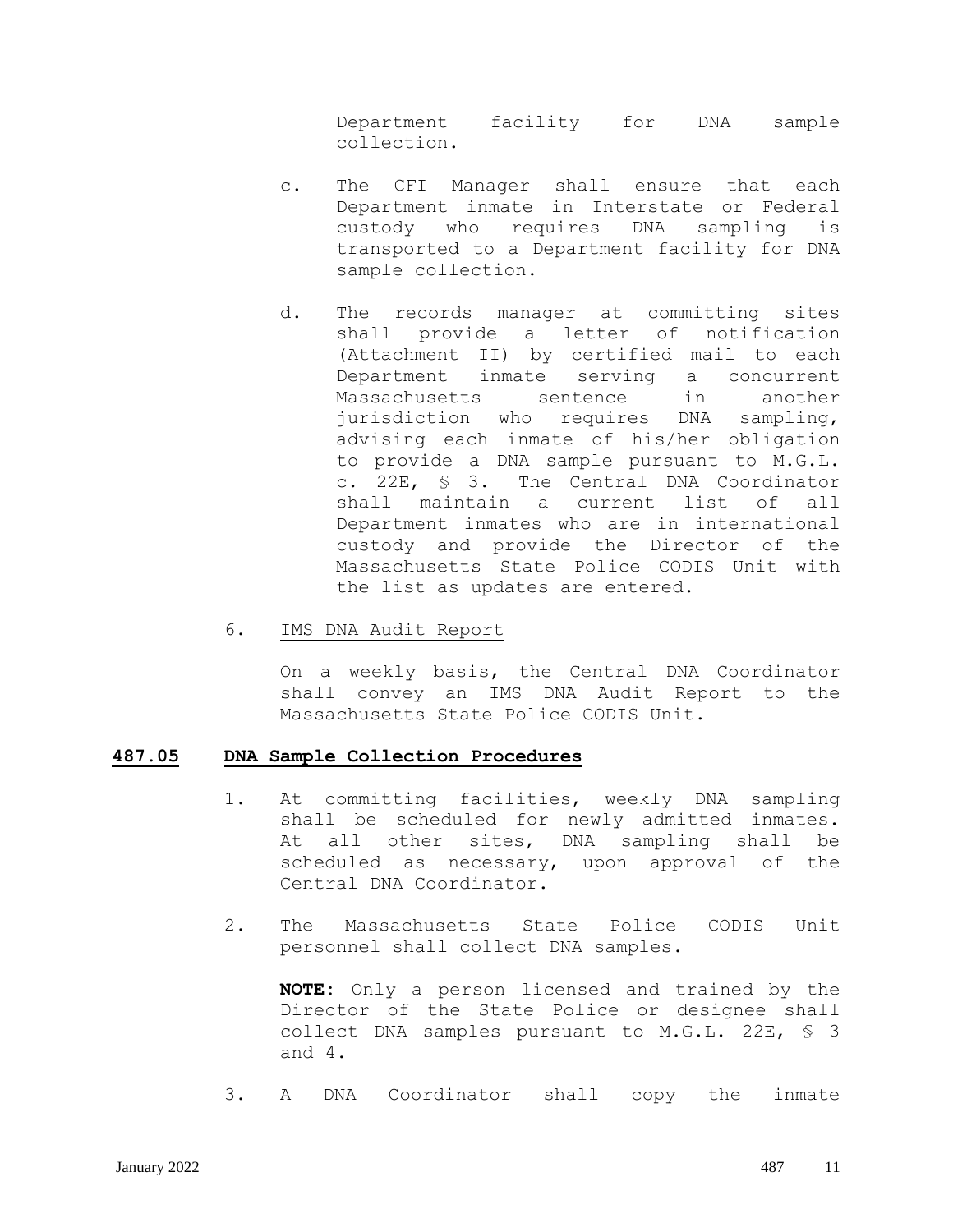notification letters and staple together copies of the Spanish and English versions.

- 4. The Massachusetts State Police CODIS Unit shall supply the DNA kits and all collection material.
- 5. A DNA Coordinator shall call the inmate(s) to the sampling area, verify the Department identification of the inmate, and provide the inmate with a copy of the memo from the Commissioner explaining the DNA statute and the DNA assessment- Attachment III, the DNA Reimbursement Consent Form (English and Spanish).
- 6. In the presence of the inmate, Massachusetts State Police CODIS Unit personnel shall open the DNA kit and remove all components from kit envelope.
- 7. A Massachusetts State Police CODIS Unit personnel shall verify the kit number on the DNA Database Information Card, DNA Database Collection Card, Brown Manila Envelope and White Envelope. If all four numbers do not match, the kit shall be "wasted". **DO NOT USE THE KIT** if the kit envelope integrity seal is broken.
- 8. If the kit is "wasted," the kit is destroyed. No wasted kits are tracked.
- 9. A Massachusetts State Police CODIS Unit personnel shall collect the inmate's personal information. At MCI Cedar Junction, Department staff shall fill out the inmate information card before the Massachusetts State Police CODIS Unit personnel arrives at facility. At all other facilities, the Massachusetts State Police CODIS Unit personnel shall enter all the inmate information.
- 10. A Massachusetts State Police CODIS Unit personnel shall legibly sign the Fingerprint Card on the line provided.
- 11. The Massachusetts State Police CODIS Unit personnel shall collect the blood sample as follows: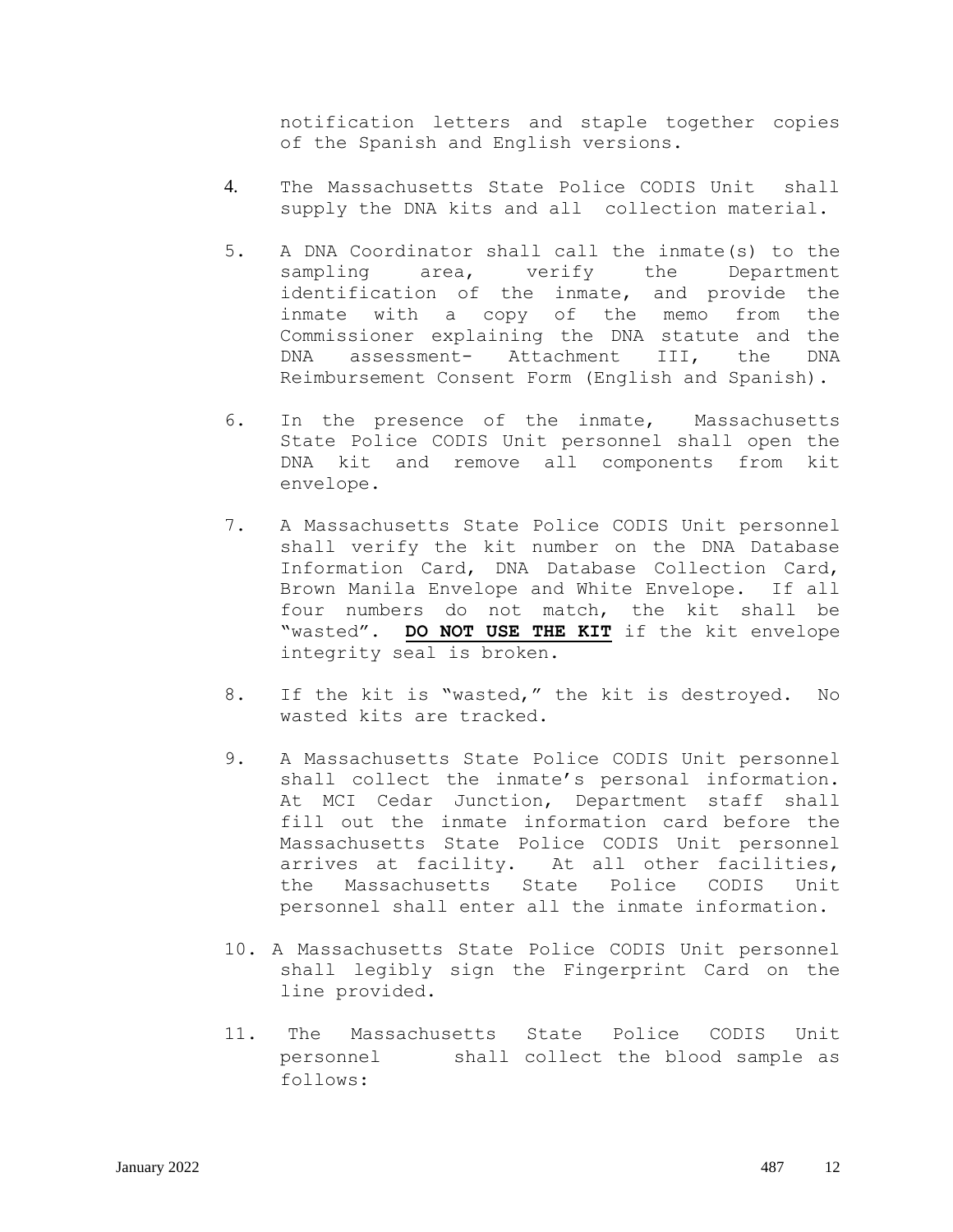- a. Put on bio-hazard barrier gloves (not provided in kit)
- b. Wipe the tip of inmate's left or right ring (or other) finger with the alcohol prep pad provided.
- c. Using the sterile, fixed depth lancet provided, (or other appropriate lancet) prick the inmate's finger.
- d. While holding the inmate's finger over one of the four circles printed on the FTA Blood Collection Paper, milk the inmate's finger allowing two drops of blood to fall on the card, within the circle.
- e. Repeat the above procedure (Step 11(d)) using the three remaining circles.
- f. Using the sterile gauze pad provided, wipe off any remaining blood from the inmate's finger, then affix the adhesive bandage to the inmate's finger.
- g. Discard used lancet, alcohol prep pad, gauze pad and barrier gloves consistent with exposure of concern protocol. **Do not** place used components in the kit envelope.

**NOTE**: To avoid contamination, it is critical not to touch the FTA Blood Collection Paper or allow the paper to come into contact with another FTA Blood Collection Paper during the drying and packaging process.

- 12. Massachusetts State Police CODIS Unit personnel shall allow the blood on the card to **AIR DRY** for approximately 30 minutes. After 30 minutes, place the Database Collection Card sideways in the self-sealing plastic specimen bag provided, then seal the bag. **DO NOT** remove the moisture absorbing packet from the specimen bag.
- 13. Massachusetts State Police CODIS Unit personnel shall place the plastic specimen bag (containing the blood card) in the white kit envelope, moisten the white kit envelope flap and seal envelope. (**NOTE:** In order to avoid contamination of the sample, the envelope flap shall be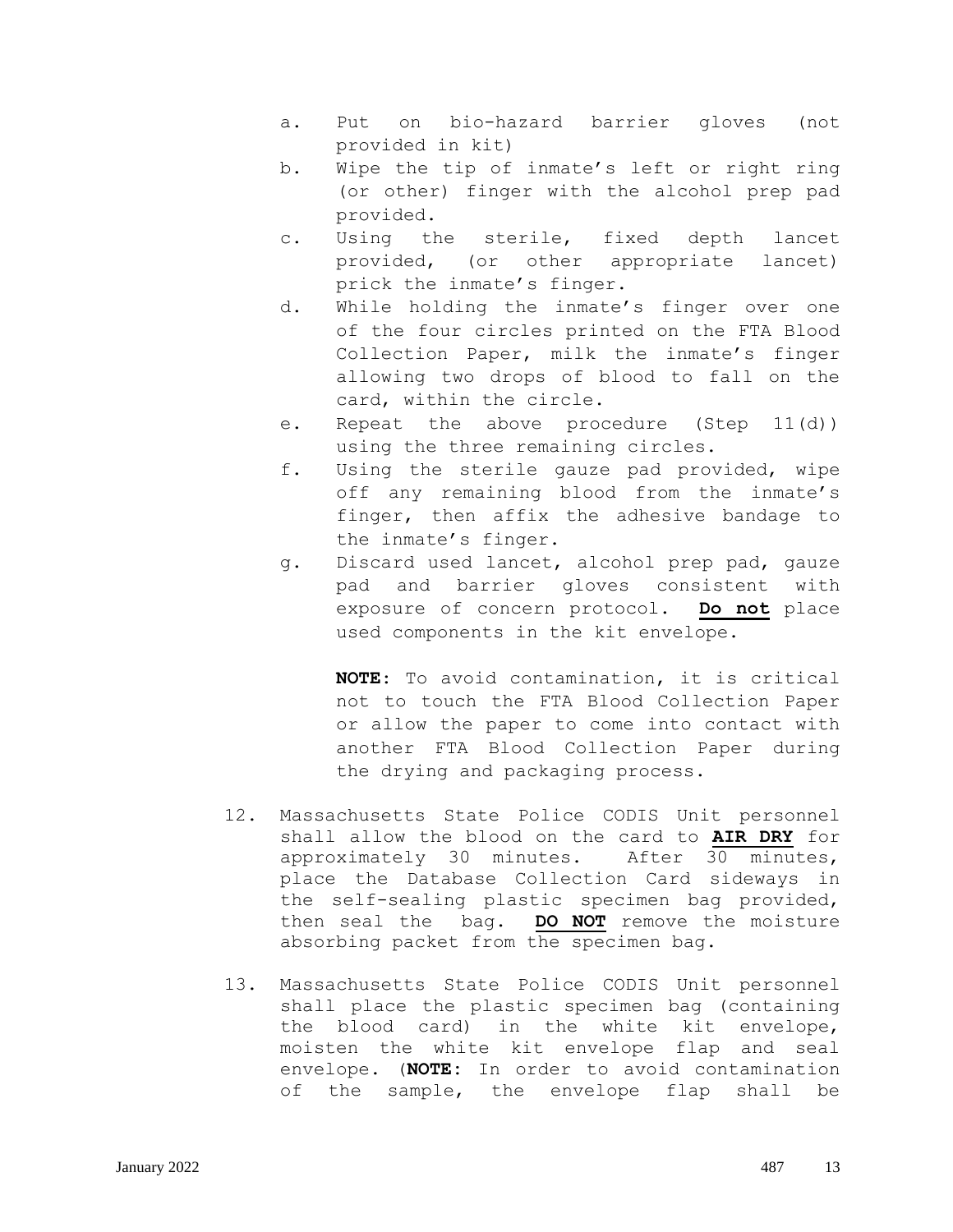moistened with a sponge. Under no circumstances shall the DNA Coordinator use his or her tongue to moisten the envelope flap.) The DNA Coordinator shall affix the security seal where indicated on the envelope, then initial the seal and date.

14. Massachusetts State Police CODIS Unit personnel shall place the sealed white kit envelope and the DNA Database Information Card in the manila kit shipping envelope, then seal the manila envelope and affix the shipping seal where indicated. (**NOTE:** In order to avoid contamination of the sample, the envelope flap shall be moistened with a sponge. Under no circumstances shall the DNA Coordinator use his or her tongue to moisten the envelope flap.)

**NOTE:** Massachusetts State Police CODIS Unit personnel shall perform a quality control check before sealing envelope by matching all of the numbers, signing in appropriate areas and sealing with appropriate seals.

15. Massachusetts State Police CODIS Unit personnel shall collect all DNA samples and return to the State Police CODIS Headquarters where the kits are entered into their database.

#### **487.06 Failing to Provide a DNA Sample Collection**

1. M.G.L. c. 22E, § 11 provides:

Any person required to provide a DNA sample pursuant to this chapter and who, after receiving written notice, fails to provide such DNA sample within 1 year of conviction, adjudication or release from custody, as required by section 3 [of this chapter], whichever occurs first, shall be subject to punishment by a fine of not more than \$1,000 or imprisonment in a jail or house of correction for not more than six months or both.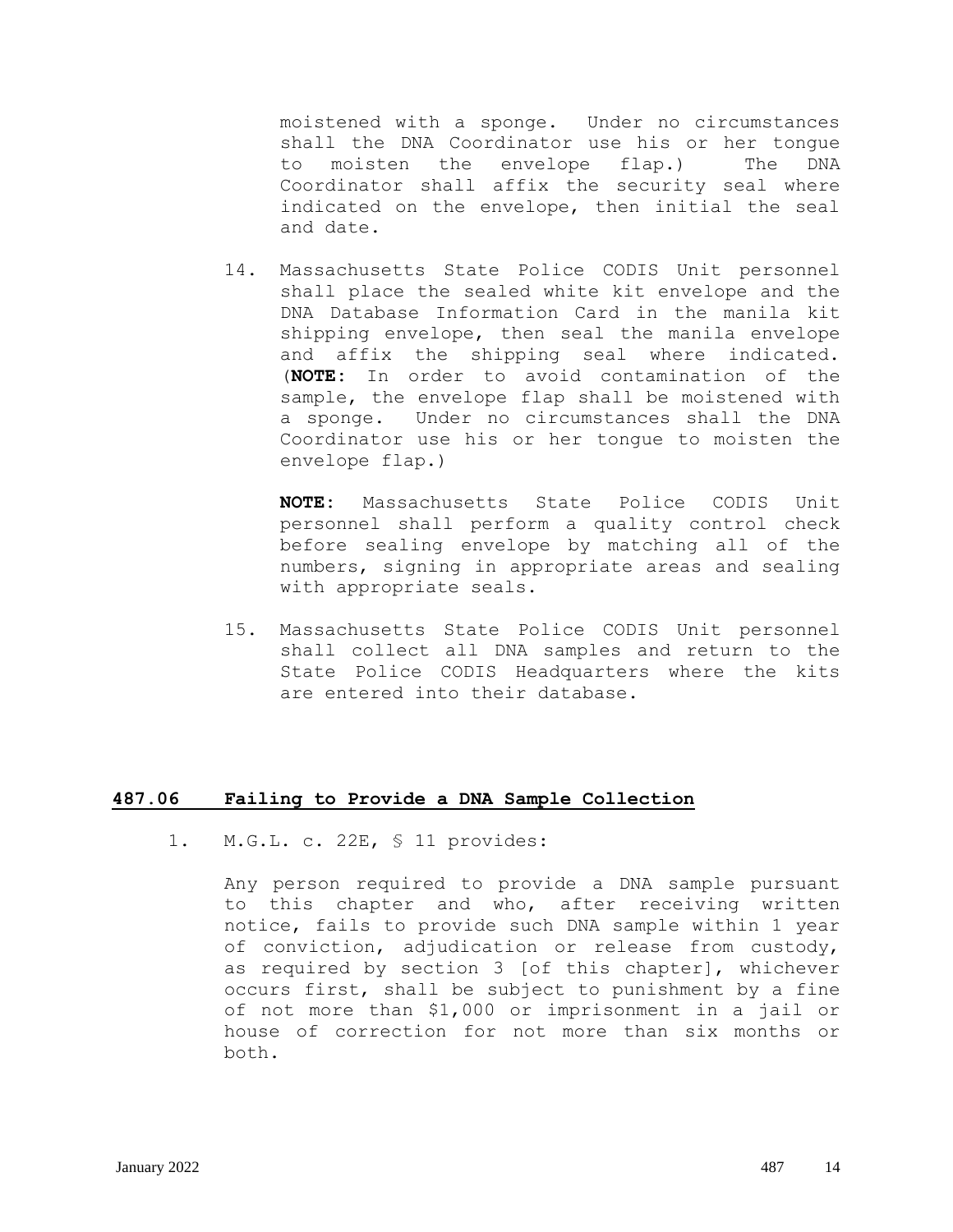- 2. In the event that an inmate, other than an inmate civilly committed to Bridgewater State Hospital, refuses to provide a DNA sample upon request, the inmate shall be placed on awaiting action status and the Deputy Superintendent for Classification and Treatment shall be notified. The Deputy Superintendent shall designate correctional personnel to seek the inmate's compliance by explaining the requirements of the statute to the inmate as well as the Department's intent to refer any and all refusals for prosecution. Should the inmate continue to refuse, the Superintendent shall contact the Commissioner to consider employing reasonable force to assist in the DNA sample collection as authorized by M.G.L. c. 22E, § 4(a). Under no circumstances shall spontaneous force be utilized to obtain a DNA sample. In the event of a refusal by an inmate who is civilly committed to Bridgewater State Hospital, the Superintendent shall be notified. The Superintendent shall contact the Central DNA Coordinator to determine appropriate resolution.
- 3. An inmate's refusal to provide a DNA sample upon request shall be documented in a disciplinary report and a departmental incident report. Offenses shall include, but not be limited to, disobeying an order, violating any Department rule and violating any law of the Commonwealth of Massachusetts.

## **487.07 Cost Assessment**

1. G.L. c. 22E, § 4(b) provides:

The cost of preparing, collecting and processing a DNA sample shall be assessed against the person required to submit a DNA sample, unless such person is indigent as defined in section 27A of chapter 261 [of the Massachusetts General Laws]. The cost of preparing, collecting and processing a DNA sample shall be determined by the secretary for administration and finance in consultation with the director and shall be paid to the Department [of State Police] and retained by it to offset costs associated with creating, maintaining and administering the state DNA database.

2. The cost of preparing, collecting and processing a DNA sample from an inmate shall not be collected unless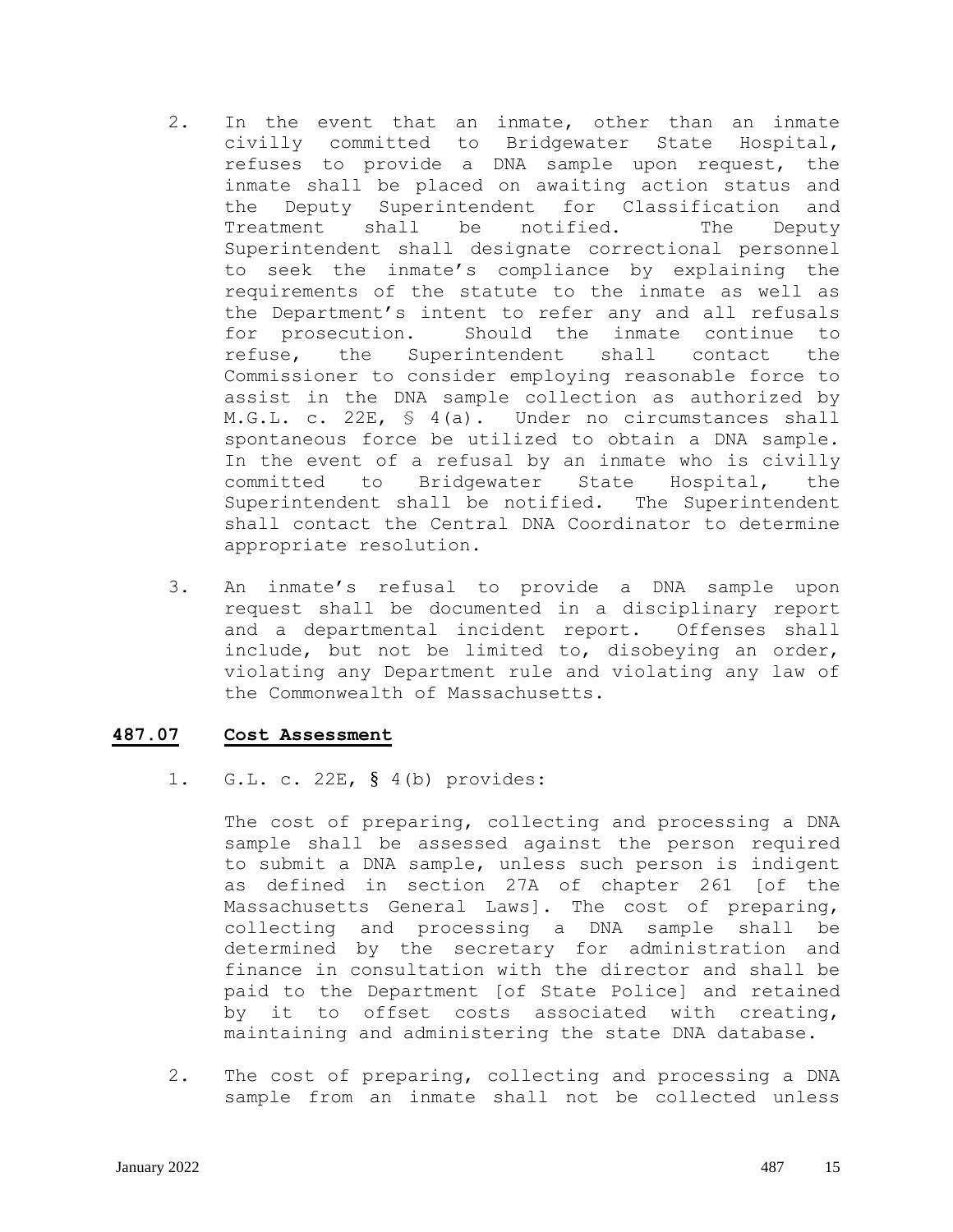the inmate voluntarily signs a DNA Reimbursement Consent Form (Attachment IV) to signify his/her consent for the institutional treasurer to withdraw funds from the inmate's accounts.

3. An inmate's refusal to sign a DNA Reimbursement Consent Form shall not affect the actual collection of the sample.

#### **487.08 Conviction Reversal**

1. The reversal of a conviction for a DNA offense or the revision of the conviction to a non-DNA offense subsequent to the collection of a DNA sample is governed by M.G.L. c. 22E, § 15, which provides:

Any person whose DNA record has been included in the state DNA database may apply to the superior court to have such record expunged on the grounds that the conviction or judicial determination that resulted in the inclusion of the person's DNA record in the state DNA database has been reversed and the case dismissed; provided, however, that one year shall have elapsed from the date the judgment reversing or dismissing the conviction became final or such person shall have obtained, in writing, authorization from the district attorney that no further prosecution is contemplated under the original offense for which such person was convicted or for which the original judicial determination was entered.

- 2. Upon receipt of information that an inmate's conviction for a DNA offense has been reversed, and subject to a subsequent CJIS review by CRPU staff to confirm that the inmate no longer meets the requirements set forth in section 487.03, the superintendent shall notify the Director of the Massachusetts State Police CODIS Unit in writing, with copies to the Commissioner and the inmate.
- 3. Upon receipt of notification from the Massachusetts State Police CODIS Unit that an inmate's DNA is no longer to be maintained in the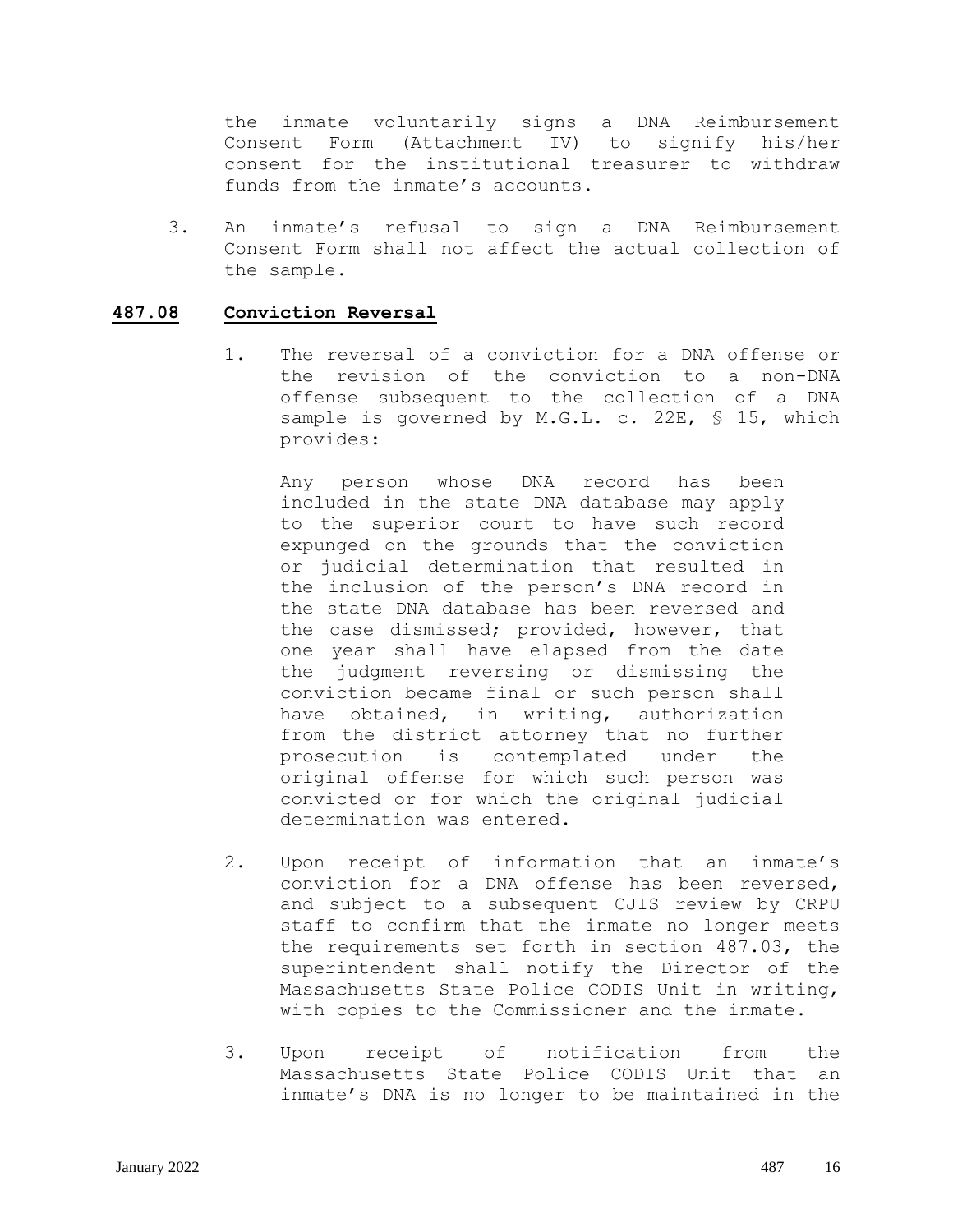Massachusetts State Police DNA database, the Central DNA Coordinator shall notify the facility's DNA Liaison, who shall amend the IMS DNA Information screens. If the inmate is no longer in custody, the Central DNA Coordinator shall update the IMS DNA Information screen.

#### **487.09 Erroneous DNA Samples**

- 1. Staff shall make all reasonable efforts to avoid DNA sampling errors. However, a DNA sampling error could occur under circumstances including:
	- a. DNA sample collection from an inmate who is not subject to DNA sampling under M.G.L. c. 22E, § 3;
	- b. DNA sample collection from an inmate who has already provided a DNA sample pursuant to M.G.L. c. 22E, § 3;
	- c. Improper DNA sample identification.
- 2. The superintendent shall be notified upon the discovery that a DNA sampling error has occurred, and an incident report shall be submitted. The superintendent shall notify the Director of the Massachusetts State Police CODIS Unit in writing, with copies to the Commissioner and the inmate.
- 3. Upon receipt of a response from the Director of the Massachusetts State Police CODIS Unit, the Central DNA Coordinator shall ensure that the IMS DNA Information screen is modified appropriately.

#### **487.10 Other DNA Sample Collection**

- 1. Court Orders
	- a. Court orders for DNA sampling by outside agencies (*e.g*., District Attorney) shall be referred to the superintendent. The superintendent shall make arrangements to facilitate on-site collection of the sample by such persons designated by the Court order and notify the Central DNA Coordinator.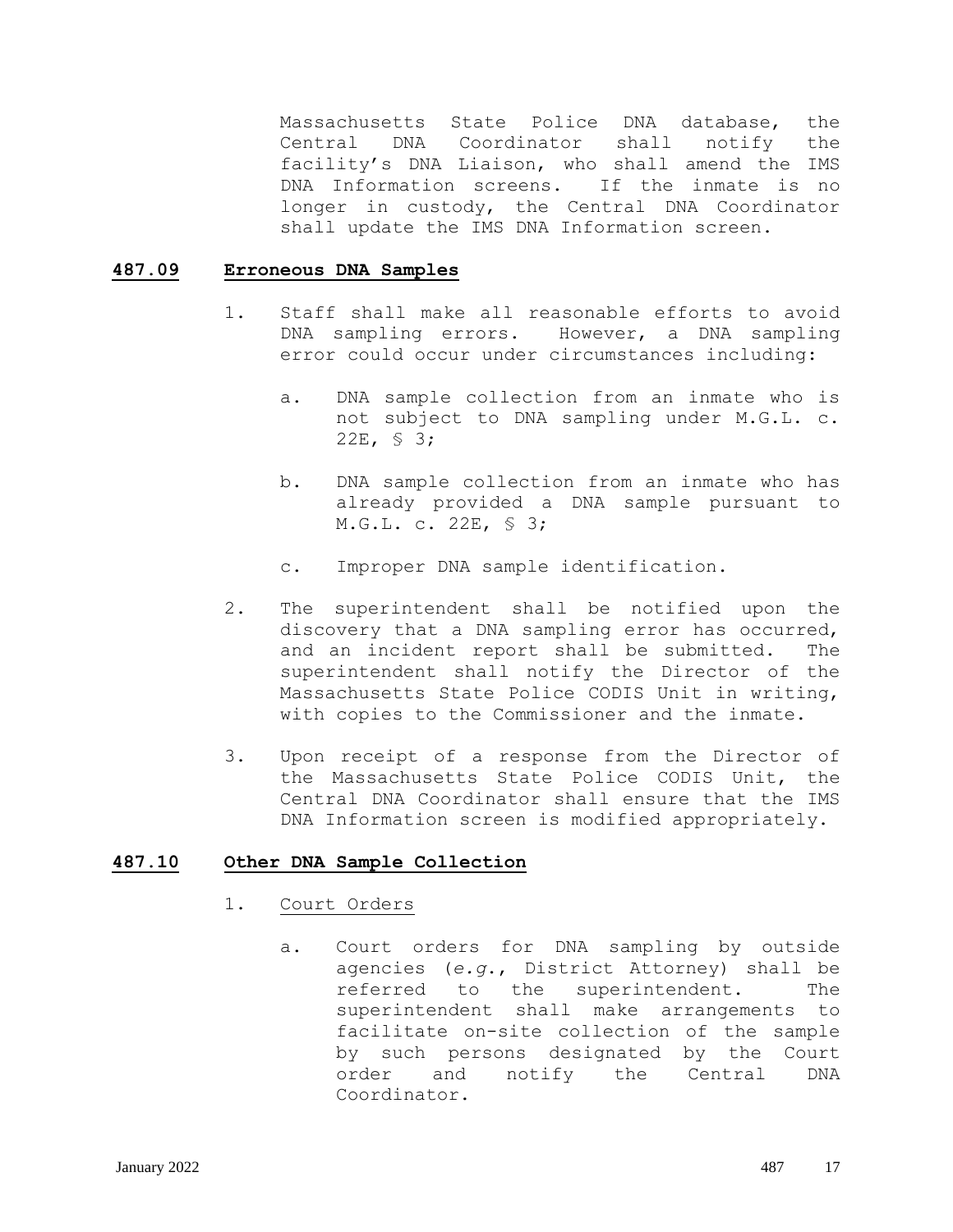- b. Court orders requiring the Department to transport an inmate to an outside location (*e.g*., police laboratory) shall be referred to the superintendent, who shall make arrangements for the transportation of the inmate and notify the Central DNA Coordinator.
- c. Court orders requiring a DNA sample to be collected directly by the Department's personnel shall be referred immediately to the Central DNA Coordinator.

#### 2. Paternity Determinations

The Department of Children and Families ("DCF") collects DNA samples to assist paternity determinations. Requests for DNA sampling from the DCF shall be referred to the superintendent. The superintendent shall make arrangements to facilitate on-site collection of the sample by such persons designated by the DCF.

## 3. Requests by Other Jurisdictions

Requests for DNA samples received from other jurisdictions shall be referred to the Central DNA Coordinator.

## 4. Requests from Inmates' Attorneys

Requests by inmates' attorneys to conduct DNA sampling on their inmate clients shall be referred to the Central DNA Coordinator and to the superintendent of the facility for processing.

## 5. Documentation

DNA sampling conducted pursuant to court orders, paternity determinations or any other purpose, other than sampling conducted pursuant to M.G.L. c. 22E, shall **not** be documented in the IMS DNA Information screen.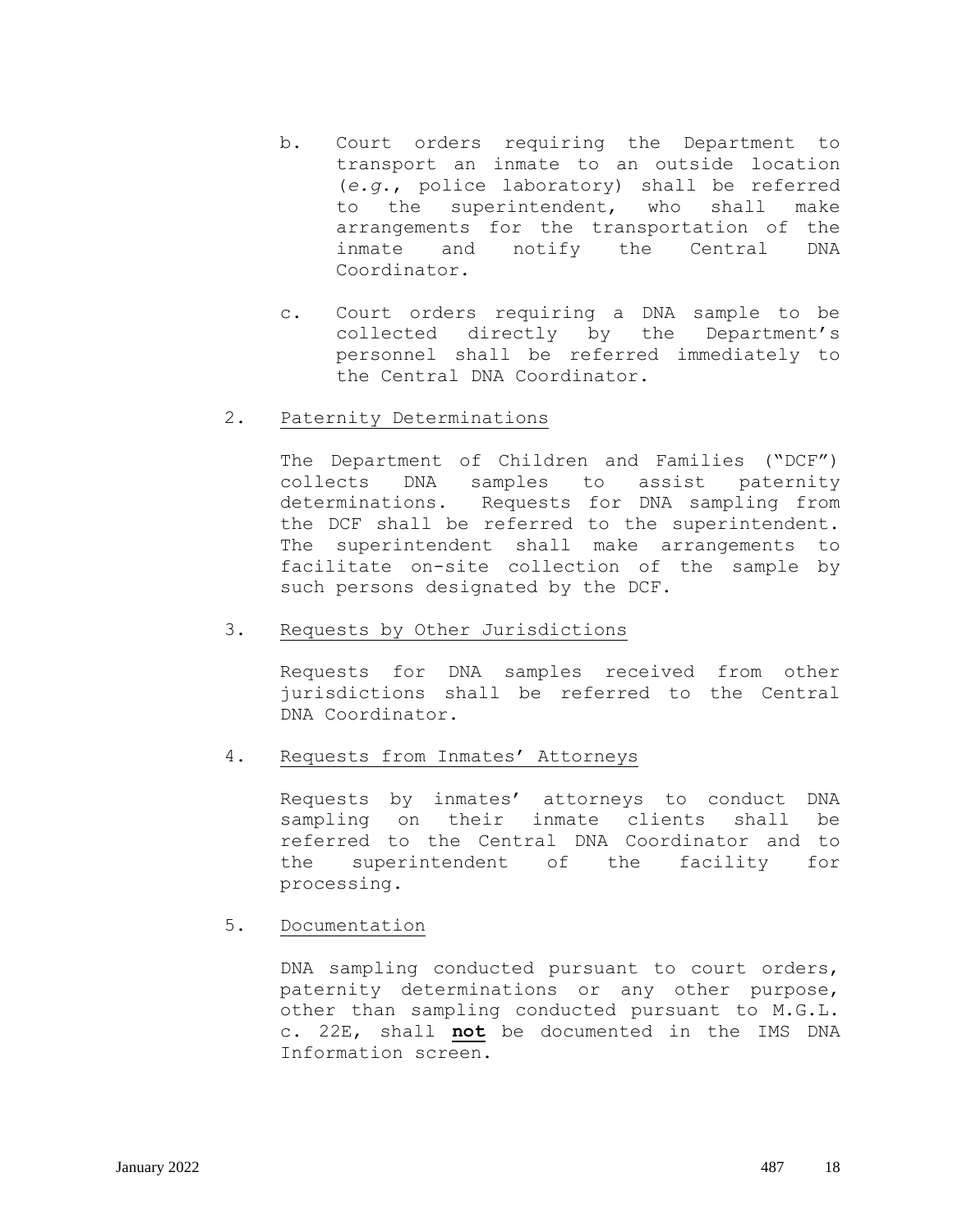## **487.11 DNA Inquiries**

DNA database information shall be deemed Criminal Offender Record Information ("CORI"). Response to inquiries regarding DNA sample collection from individual inmates shall be subject to the standards set forth in 103 DOC 153, CORI Regulations. Staff shall also refer persons making such inquires to the Massachusetts State Police CODIS Unit, as the official keeper of DNA database records. All other inquiries regarding DNA collection shall be referred to the Central DNA Coordinator.

## **487.12 Audits**

The Central DNA Coordinator shall be responsible for conducting periodic audits of the DNA collection process and records.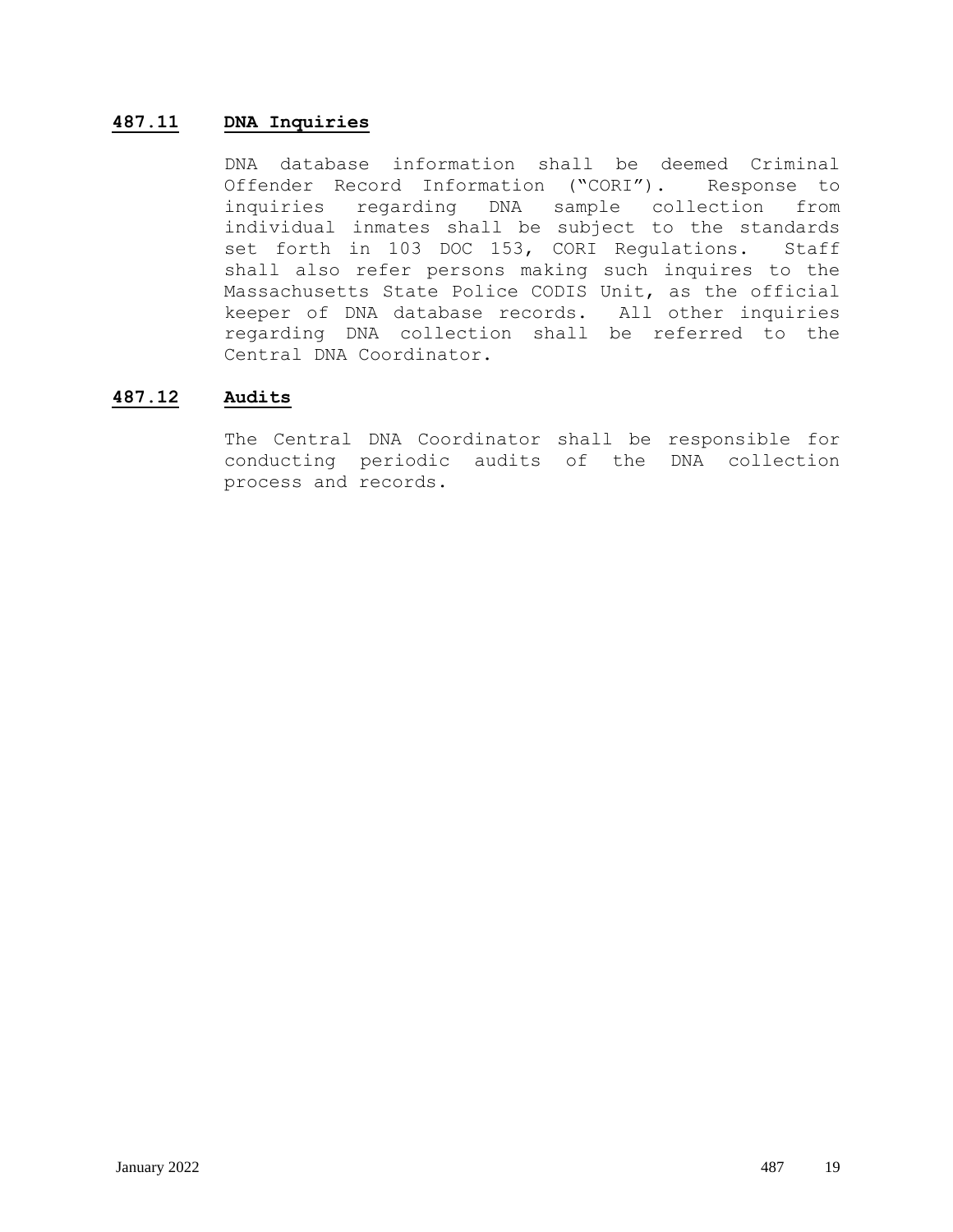# **ATTACHMENT I: DISPOSITIONS**

| CJIS Code                | Disposition                                                                                                                                                                                                                                                                                                                                                                                                                                                                                                                        | Conviction             |  |
|--------------------------|------------------------------------------------------------------------------------------------------------------------------------------------------------------------------------------------------------------------------------------------------------------------------------------------------------------------------------------------------------------------------------------------------------------------------------------------------------------------------------------------------------------------------------|------------------------|--|
| <b>ADMF</b><br>ASF       | Admit to a Finding: admission by defendant that criminal charges<br>are true or that there is sufficient evidence that a judge or jury<br>could find such facts true. Court may either continue the case<br>without a finding for a period of time (see CWOF) or enter a<br>finding of guilty. Also known as admission to sufficient facts.                                                                                                                                                                                        | $\overline{\text{No}}$ |  |
| <b>APP</b>               | Appeal: a resort to a higher court for the purpose of obtaining a<br>$\overline{\text{No}}$<br>review of a lower court's decision and reversal of the lower court's<br>judgment. This may also refer to when a defendant, having been<br>convicted in a jury-waived session in the district court, was able to<br>appeal his case and to obtain a six person jury trial under the old<br>de novo system. Note: An appeal may indicate a conviction. In<br>the absence of another indication of a conviction, contact the<br>court. |                        |  |
| <b>APP WD</b>            | Appeal Withdrawn: when a defendant withdraws his/her appeal to No<br>a higher court. Note: An appeal withdrawn may indicate a<br>conviction. In the absence of another indication of a conviction,<br>contact the court.                                                                                                                                                                                                                                                                                                           |                        |  |
| B                        | Bail: a monetary or other form of security given to ensure the<br>appearance of the defendant at every stage of the proceedings.<br>The court may as a condition of bail order the defendant to be<br>supervised on pretrial probation and agree to certain conditions.                                                                                                                                                                                                                                                            | $\overline{\text{No}}$ |  |
| BF                       | Brought Forward: when defense or prosecutor moves to advance<br>the case prior to the date previously set for hearing or trial.                                                                                                                                                                                                                                                                                                                                                                                                    | $\overline{\text{No}}$ |  |
| <b>BO</b> or <b>BOGJ</b> | Bound Over: when probable cause is found to exist at a<br>preliminary hearing, the court directs that the case be bound over<br>for action by the grand jury.                                                                                                                                                                                                                                                                                                                                                                      |                        |  |
| <b>BOF</b>               | Balance of Fine: amount of fine due set by court.                                                                                                                                                                                                                                                                                                                                                                                                                                                                                  | $\overline{\text{No}}$ |  |
| $\mathsf{C}$             | Continued: court will continue case for another date for hearing,<br>trial, etc.                                                                                                                                                                                                                                                                                                                                                                                                                                                   | $\overline{\text{No}}$ |  |
| <b>CASP</b>              | Community Alcohol Safety Program: refers to a condition of<br>probation ordered by the court usually where the charge is first<br>offense of operating under the influence.                                                                                                                                                                                                                                                                                                                                                        |                        |  |
| <b>CBF</b>               | Case Brought Forward: when defense counsel or prosecutor<br>moves to advance the case prior to date previously set for<br>hearing/trial by the court.                                                                                                                                                                                                                                                                                                                                                                              |                        |  |
| CC                       | Court Costs: costs imposed by the court. Note: Imposition of<br>See Note<br>court costs may indicate a conviction. In the absence of another<br>indication of a conviction, contact the court.                                                                                                                                                                                                                                                                                                                                     |                        |  |
| <b>CCI</b>               | Court Costs Included: see above. <i>Note: Imposition of court costs</i><br>See Note<br>may indicate a conviction. In the absence of another indication of<br>a conviction, contact the court.                                                                                                                                                                                                                                                                                                                                      |                        |  |
| <b>CMNTY SRV</b>         | Community Service: condition of bail or probation ordered by the See Note                                                                                                                                                                                                                                                                                                                                                                                                                                                          |                        |  |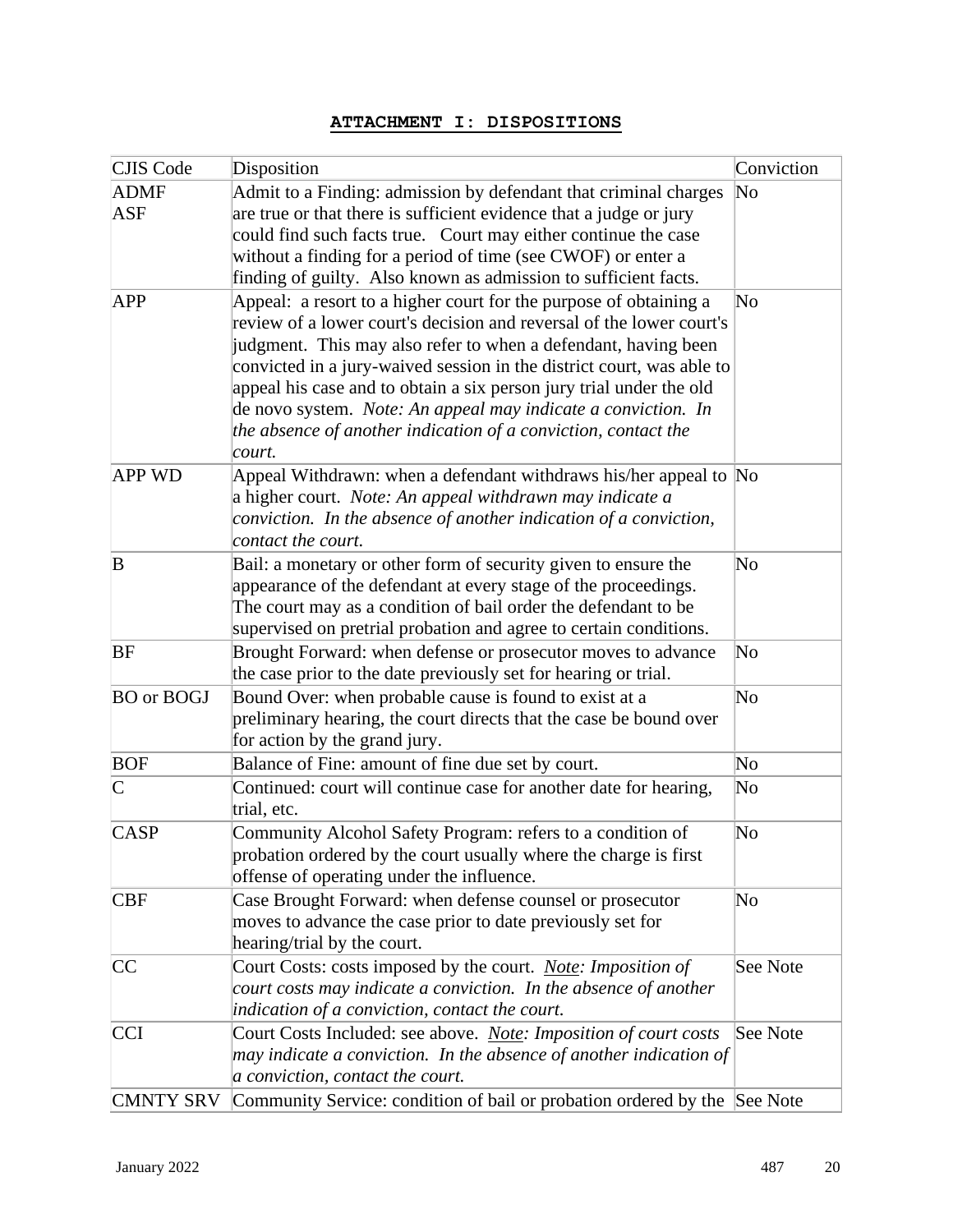|                       | court which includes a specific period of hours of service to the<br>community. Note: Imposition of community service may indicate<br>a conviction. However, because community service is an<br>intermediate sanction, a court may dismiss the charges upon<br>completion of the community service. In the absence of another<br>indication of a conviction, contact the court.                                                                                                                  |                        |
|-----------------------|--------------------------------------------------------------------------------------------------------------------------------------------------------------------------------------------------------------------------------------------------------------------------------------------------------------------------------------------------------------------------------------------------------------------------------------------------------------------------------------------------|------------------------|
| $CMTD^*$ (OR<br>COM)  | Committed; incarcerated                                                                                                                                                                                                                                                                                                                                                                                                                                                                          | Yes                    |
| <b>CMUT</b>           | Commuted: the substitution of a lesser penalty or punishment for a See Note<br>greater one. Sentences can only be commuted by the Governor<br>with the advice and consent of the Executive Council. Note: The<br>substitution of a lesser penalty or punishment may constitute a<br>conviction.                                                                                                                                                                                                  |                        |
| CONC*                 | Concurrent: sentences to be served at the same time or to run<br>together.                                                                                                                                                                                                                                                                                                                                                                                                                       | Yes                    |
| <b>CONS</b>           | Consecutive: sentences to be served one after another.                                                                                                                                                                                                                                                                                                                                                                                                                                           | Yes                    |
| CWOF or<br><b>CWF</b> | Continued without a finding: not considered a conviction. The<br>court allows the defendant to "save" his record and not have a<br>guilty finding entered as long as he completes a period of<br>probation without further criminal charges and complies with the<br>terms of probation. Most often occurs where the defendant has<br>admitted to sufficient facts (see above).                                                                                                                  | $\overline{\text{No}}$ |
| <b>DEL</b>            | Delinquent: a child between the ages of 7 and 17 who violates any See Note<br>city ordinance, town by-law or commits a crime against the<br>commonwealth. Upon a finding of delinquency, the judge may<br>commit the juvenile to the custody of DYS until his/her 18 <sup>th</sup><br>birthday, or until his/her $21st$ birthday if after a jury trial the court<br>finds that his/her release poses a danger to the public. <i>Note: Refer</i><br>to 103 DOC 487.03 for juvenile adjudications. |                        |
| DF                    | Default: failure by the defendant to appear in court during criminal No<br>case; a warrant will be entered for his/her arrest.                                                                                                                                                                                                                                                                                                                                                                   |                        |
| <b>DISCH</b>          | Discharged: released from supervision of the court.                                                                                                                                                                                                                                                                                                                                                                                                                                              | $\overline{\text{No}}$ |
| <b>DISM</b>           | Dismissed: the court may dismiss a case for various legal<br>reasons. The commonwealth has the remedy of appeal if a case is<br>dismissed over its objection.                                                                                                                                                                                                                                                                                                                                    | $\overline{\text{No}}$ |
| <b>DRC</b>            | Dismissed at Request of Complainant: refers to criminal charges<br>being dismissed based upon the victim's assertion to the court that<br>he/she wishes these charges to be dismissed.                                                                                                                                                                                                                                                                                                           | $\overline{\text{No}}$ |
| <b>DRD</b>            | Dismissed Request Defense: in MA, the prosecution must agree to No<br>dismissal of criminal charges against the defendant; the court may<br>not on its own dismiss criminal charges based upon the request of<br>the defense.                                                                                                                                                                                                                                                                    |                        |
| <b>DWOP</b>           | Dismissed Without Prejudice: the Commonwealth may file new<br>complaint upon additional evidence or witness coming forward.                                                                                                                                                                                                                                                                                                                                                                      | $\overline{\text{No}}$ |
| <b>DYS</b>            | Department of Youth Services: state agency that juveniles are                                                                                                                                                                                                                                                                                                                                                                                                                                    | See Note               |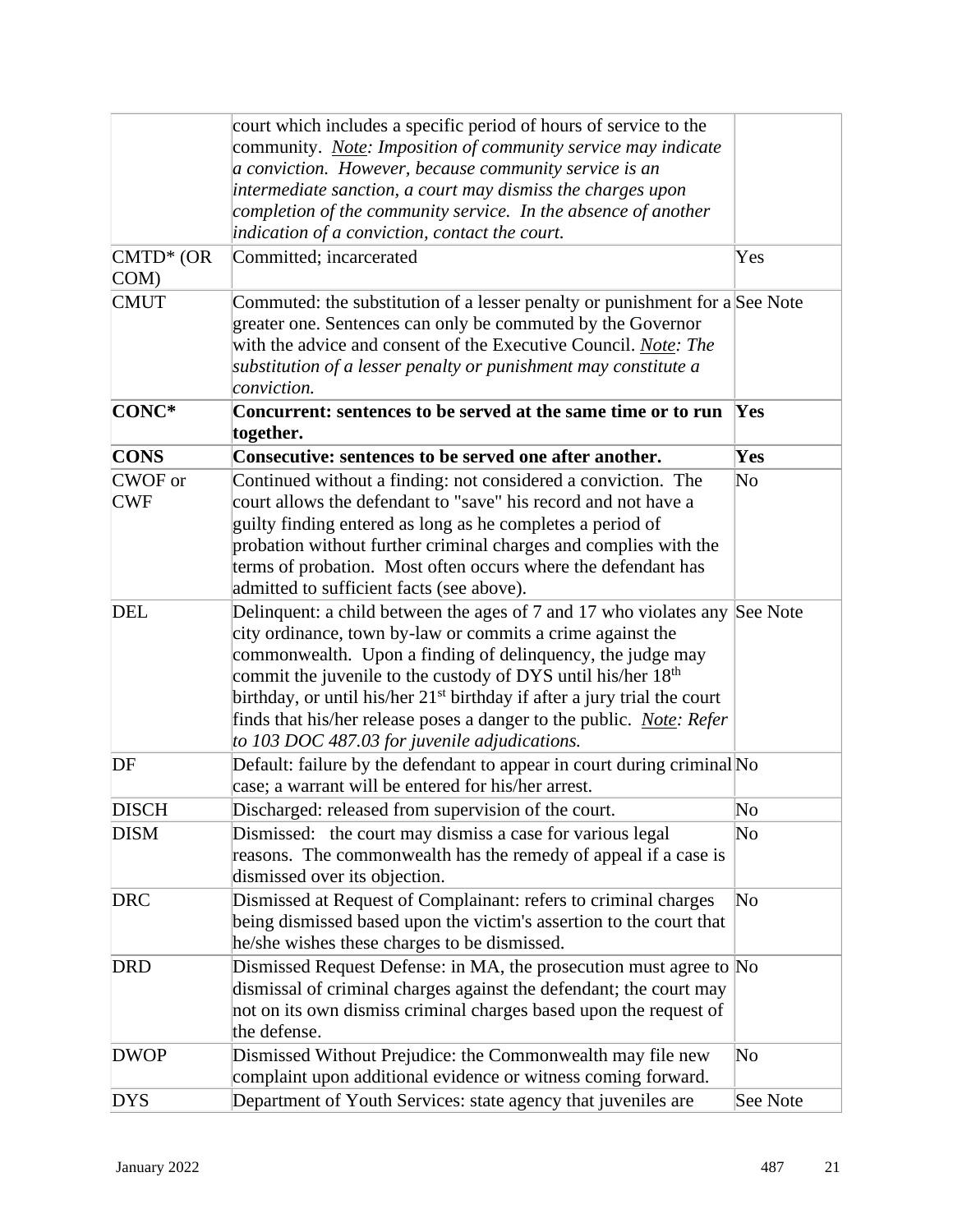|                 | committed to until the ages of 18 or 21, respectively, upon finding                                                                   |                        |
|-----------------|---------------------------------------------------------------------------------------------------------------------------------------|------------------------|
|                 | of delinquency or adjudication as Youthful Offender by the                                                                            |                        |
|                 | court. Note: Refer to 103 DOC 487.03 youthful offender.                                                                               |                        |
| DY              | $Day(s)$ : may refer to number of days the defendant was held                                                                         | $\rm No$               |
|                 | awaiting trial as being served; or period of sentence following                                                                       |                        |
|                 | finding of guilt.                                                                                                                     |                        |
| <b>EXTN</b>     | Extended: continued for a period of additional time.                                                                                  | No                     |
| F&A (OR         | From & After indicates a sentence to be served consecutively                                                                          | Yes                    |
| $F/A$ )         | to another sentence (not concurrent).                                                                                                 |                        |
| <b>FEE</b>      | Fee: cost charged by court.                                                                                                           | No                     |
| <b>FILE</b>     | Filed: case placed on file by court and disposes of case without the $No$                                                             |                        |
|                 | defendant having offered any admission to the criminal charges;                                                                       |                        |
|                 | although the case has not been dismissed, the case is placed on file                                                                  |                        |
|                 | which allows the prosecutor to move to reopen the case in the                                                                         |                        |
|                 | future.                                                                                                                               |                        |
| <b>FILE NF</b>  | Filed No Finding: a defendant's original plea is "not guilty" and                                                                     | $\overline{\text{No}}$ |
|                 | the court may dispose of case with the Commonwealth's consent                                                                         |                        |
|                 | and place it on file. This does not prevent the Commonwealth                                                                          |                        |
|                 | from moving to reopen the case in the future.                                                                                         |                        |
| <b>FINE</b>     | Fine: amount set by statute that defendants are required to                                                                           | Yes                    |
|                 | pay based upon crimes charged and committed.                                                                                          |                        |
| FJ              | First Instance Jury Trial: formerly referred to de novo system in<br>which a defendant could have a bench trial and then if convicted | $\mathbf N$            |
|                 | could appeal the trial to a jury, or waive the bench trial and go                                                                     |                        |
|                 | straight to the jury.                                                                                                                 |                        |
| <b>F&amp;NW</b> | Forthwith & Not Withstanding: refers to sentence to be served Yes                                                                     |                        |
|                 | immediately.                                                                                                                          |                        |
| <b>FPA</b>      | <b>File Pending Apprehension</b>                                                                                                      | $\overline{\text{No}}$ |
| <b>FROM/AFT</b> | From & After (not concurrent): see above.                                                                                             |                        |
| <b>FRTH</b>     | Forthwith: court may order defendant to pay fines or monies owed No                                                                   |                        |
|                 | immediately.                                                                                                                          |                        |
| G               | Guilty: conviction of criminal charge; a finding by judge or                                                                          | Yes                    |
|                 | jury beyond a reasonable doubt that defendant committed                                                                               |                        |
|                 | crime(s) charged by the Commonwealth.                                                                                                 |                        |
| <b>GFILED</b>   | Guilty filed: conviction of criminal charge without a period of                                                                       | $\overline{\text{No}}$ |
|                 | incarceration or probation.                                                                                                           |                        |
| GJ              | Grand Jury: body of people (usually 23) summoned to inform on                                                                         | $\rm No$               |
|                 | crimes committed within its jurisdiction and to indict persons of                                                                     |                        |
|                 | crimes when it has been presented with sufficient evidence to                                                                         |                        |
|                 | warrant holding a person for trial.                                                                                                   |                        |
| HC or HOC       | House of Correction: county facility for holding inmates on                                                                           | Yes                    |
|                 | bail or when sentenced to a period of incarceration. The                                                                              |                        |
|                 | maximum sentence is $2\frac{1}{2}$ years.                                                                                             |                        |
| <b>HWB</b>      | Held Without Bail: finding by courts that no conditions or monies No                                                                  |                        |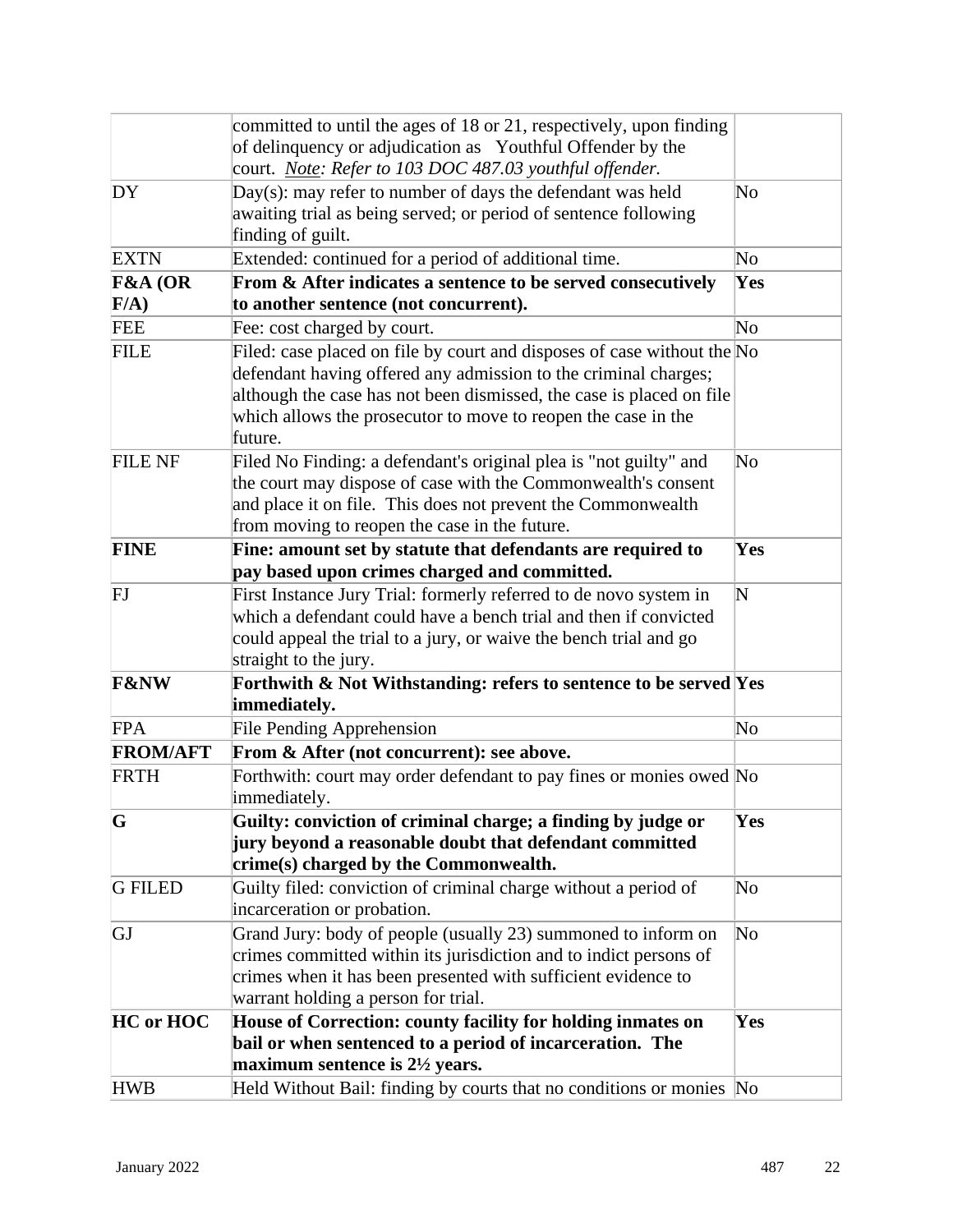|                   | will ensure the return of the person for every stage of the criminal<br>proceeding. Also called pretrial detention.           |                        |
|-------------------|-------------------------------------------------------------------------------------------------------------------------------|------------------------|
| IND or            | Indictment: a formal written accusation drawn up and returned by                                                              | $\overline{\text{No}}$ |
| <b>INDICT</b>     | a grand jury (GJ) charging one or more persons with a crime.                                                                  |                        |
|                   | Indictments in adult cases are tried in Superior Court.                                                                       |                        |
| <b>INDF</b>       | Indefinitely: Prior to 1994, a court could give a defendant an                                                                | Yes                    |
|                   | indefinite sentence to the state reformatory, with parole<br>eligibility set by the Parole Board. This was abolished in 1994. |                        |
| JD                | Jurisdiction declined: district court may decline jurisdiction over a No                                                      |                        |
|                   | case in order that it will be handled in the superior court. Also                                                             |                        |
|                   | referred to as Juris Dec.                                                                                                     |                        |
| JT                | Jury Trial: the defendant has a constitutional right to be tried by a                                                         | $\overline{\text{No}}$ |
|                   | jury of his peers (6 person in district court, 12 persons in superior                                                         |                        |
|                   | court with two alternates in both courts). In criminal cases the                                                              |                        |
|                   | jury must unanimously find that the defendant committed the                                                                   |                        |
|                   | crimes charged beyond a reasonable doubt.                                                                                     |                        |
| <b>JURIS DEC</b>  | Jurisdiction Declined: please refer to JD above.                                                                              | No                     |
| <b>JUV COMP D</b> | Juvenile Complaint Dismissed: this may occur when a defendant                                                                 | See Note               |
|                   | has been indicted as a Youthful Offender and the case proceeds in                                                             |                        |
|                   | Juvenile Court as YO case and not as a juvenile case. Note: Refer                                                             |                        |
|                   | to 103 DOC 487.03 for youthful offender.                                                                                      |                        |
| <b>LIFE</b>       | Life: a defendant serving a life sentence is eligible for parole                                                              | Yes                    |
|                   | after 15 years, except for life sentences for 1 <sup>st</sup> degree murder                                                   |                        |
|                   | which are life without parole.                                                                                                |                        |
| MT (or MIS)       | Mistrial: order by judge terminating trial before conclusion;                                                                 | $\rm No$               |
|                   | generally a new trial will then occur.                                                                                        |                        |
| <b>NDEL</b>       | Not Delinquent: See Not Guilty; entered in juvenile court. <i>Note</i> :                                                      | No                     |
|                   | Refer to 103 DOC 487.03 for youthful offender.                                                                                |                        |
| NF                | No Finding                                                                                                                    | No                     |
| NG                | Not guilty: finding by judge or jury that the evidence presented by No                                                        |                        |
|                   | the Commonwealth did not prove beyond a reasonable doubt that                                                                 |                        |
|                   | the defendant committed the crimes as charged.                                                                                |                        |
| <b>NOB</b>        | No Bill: when the grand jury declines to indict, it returns a "no bill No                                                     |                        |
|                   | of indictment."                                                                                                               |                        |
| <b>NOLO</b>       | Nolo contendere: Latin translation is "I do not wish to contend";                                                             | No                     |
|                   | formerly used in the Commonwealth in which a defendant enters a                                                               |                        |
|                   | plea in a criminal proceeding who does not admit guilt but states                                                             |                        |
|                   | that he will offer no defense against the charges. The defendant                                                              |                        |
|                   | may then be declared guilty, yet retain the right to deny the                                                                 |                        |
|                   | validity of the finding in related proceedings. <i>Note: In the</i>                                                           |                        |
|                   | absence of another indication of a conviction, contact the court.                                                             |                        |
| <b>NOS</b>        | Notice of Surrender: defendant has been given written notice by                                                               | No                     |
|                   | the probation department that the probation officer intends to seek                                                           |                        |
|                   | usually a revocation of probation and an imposition of a custodial                                                            |                        |
|                   | sentence.                                                                                                                     |                        |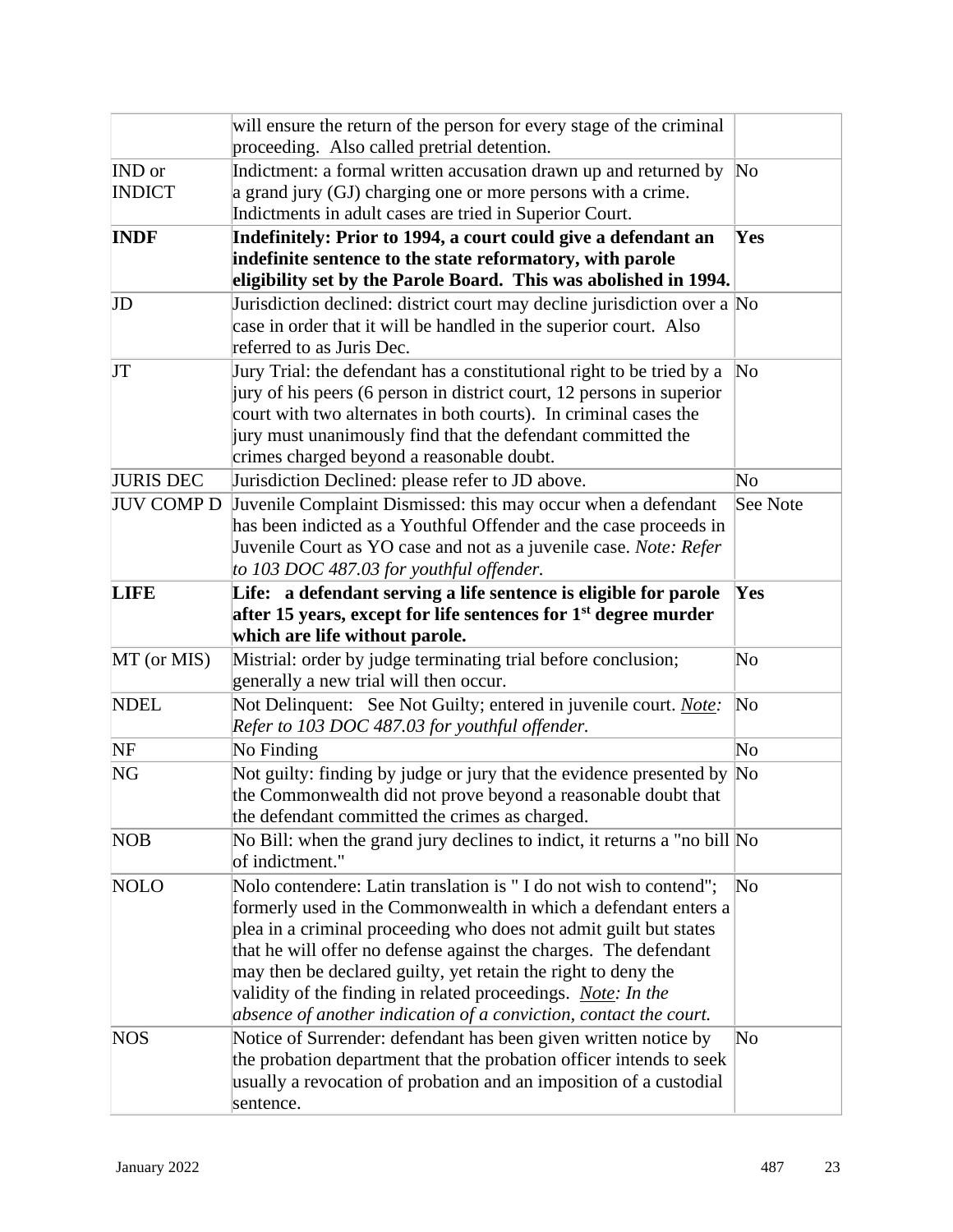| <b>NP</b>        | Nolle Prosequi (or Nol Prossed): motion by the Commonwealth to No<br>dismiss charges as if they were never brought in the first place<br>because of insufficient evidence.                                                                                                                                                                                                                                                                                                                                                                                                                                                                                                                                                                                                                                                                                                                                                                                                                                                                                                                                                                                                                                                                                                              |          |  |
|------------------|-----------------------------------------------------------------------------------------------------------------------------------------------------------------------------------------------------------------------------------------------------------------------------------------------------------------------------------------------------------------------------------------------------------------------------------------------------------------------------------------------------------------------------------------------------------------------------------------------------------------------------------------------------------------------------------------------------------------------------------------------------------------------------------------------------------------------------------------------------------------------------------------------------------------------------------------------------------------------------------------------------------------------------------------------------------------------------------------------------------------------------------------------------------------------------------------------------------------------------------------------------------------------------------------|----------|--|
| <b>NPC</b>       | No Probable Cause: finding by court that there is insufficient<br>No<br>evidence to believe that a crime has occurred or that the defendant<br>committed a crime.                                                                                                                                                                                                                                                                                                                                                                                                                                                                                                                                                                                                                                                                                                                                                                                                                                                                                                                                                                                                                                                                                                                       |          |  |
| <b>PARD</b>      | Pardoned: conditional release under supervision by the parole<br>No<br>board; a pardon can only be granted by the Governor with the<br>advice and consent of the Executive Council.                                                                                                                                                                                                                                                                                                                                                                                                                                                                                                                                                                                                                                                                                                                                                                                                                                                                                                                                                                                                                                                                                                     |          |  |
| PC               | Probable Cause: finding by a judge that there is sufficient<br>evidence to believe that a crime has occurred or that the defendant<br>has committed a crime, in order to bind a case over from the<br>district court to superior court for hearing.                                                                                                                                                                                                                                                                                                                                                                                                                                                                                                                                                                                                                                                                                                                                                                                                                                                                                                                                                                                                                                     | No       |  |
| PD (or $\&$ PD)  | Paid. <i>Note: Paid may indicate a conviction. In the absence of</i><br>another indication of a conviction, contact the court.                                                                                                                                                                                                                                                                                                                                                                                                                                                                                                                                                                                                                                                                                                                                                                                                                                                                                                                                                                                                                                                                                                                                                          | See Note |  |
| PG               | Plea of Guilty: admission by defendant to criminal charges and<br>waiver of right to jury or bench trial. <i>Note: In the absence of an</i><br>indication that a sentence or other sanction was imposed, contact<br>the court.                                                                                                                                                                                                                                                                                                                                                                                                                                                                                                                                                                                                                                                                                                                                                                                                                                                                                                                                                                                                                                                          | See Note |  |
| PROB             | Probation: the court may order the defendant to be supervised by<br>the probation department with certain conditions and/or programs<br>to be completed during a specific period of time; this may be<br>following a period of incarceration, with a suspended sentence, or<br>straight probation. <i>Note: If pretrial probation, it is not a</i><br>conviction. Would still appear as open case. If after a<br>determination of guilt, it is a conviction. Under M.G.L. c. 276, $\S$<br>87, a defendant may be placed on probation (with or without<br>special terms and conditions) prior to trial and without a plea,<br>finding or verdict of guilt. If the defendant successfully completes<br>the probation the case is dismissed. If the defendant fails to<br>satisfactorily complete the probation, the case is brought forward<br>for trial. If probation is imposed after a determination of guilt, the<br>defendant is placed on probation for a set period of time.<br>Probation may be supervised or unsupervised and may include<br>special terms and conditions. If the defendant completes the<br>probationary term, he is discharged. If he fails to comply with<br>probation, he may be sentenced up to the maximum sentence<br>allowable for the original offense. | See Note |  |
| <b>PROB EXTN</b> | Probation Extended: court may extend the period of probation that No<br>the defendant has been ordered to complete; this may be in order<br>to have additional time to complete community service, a program<br>or upon a finding of a violation of probation, the court may extend<br>the period of probation rather than order the defendant to serve a<br>period of incarceration.                                                                                                                                                                                                                                                                                                                                                                                                                                                                                                                                                                                                                                                                                                                                                                                                                                                                                                   |          |  |
| <b>PROCST</b>    | Proceedings Stayed                                                                                                                                                                                                                                                                                                                                                                                                                                                                                                                                                                                                                                                                                                                                                                                                                                                                                                                                                                                                                                                                                                                                                                                                                                                                      | No       |  |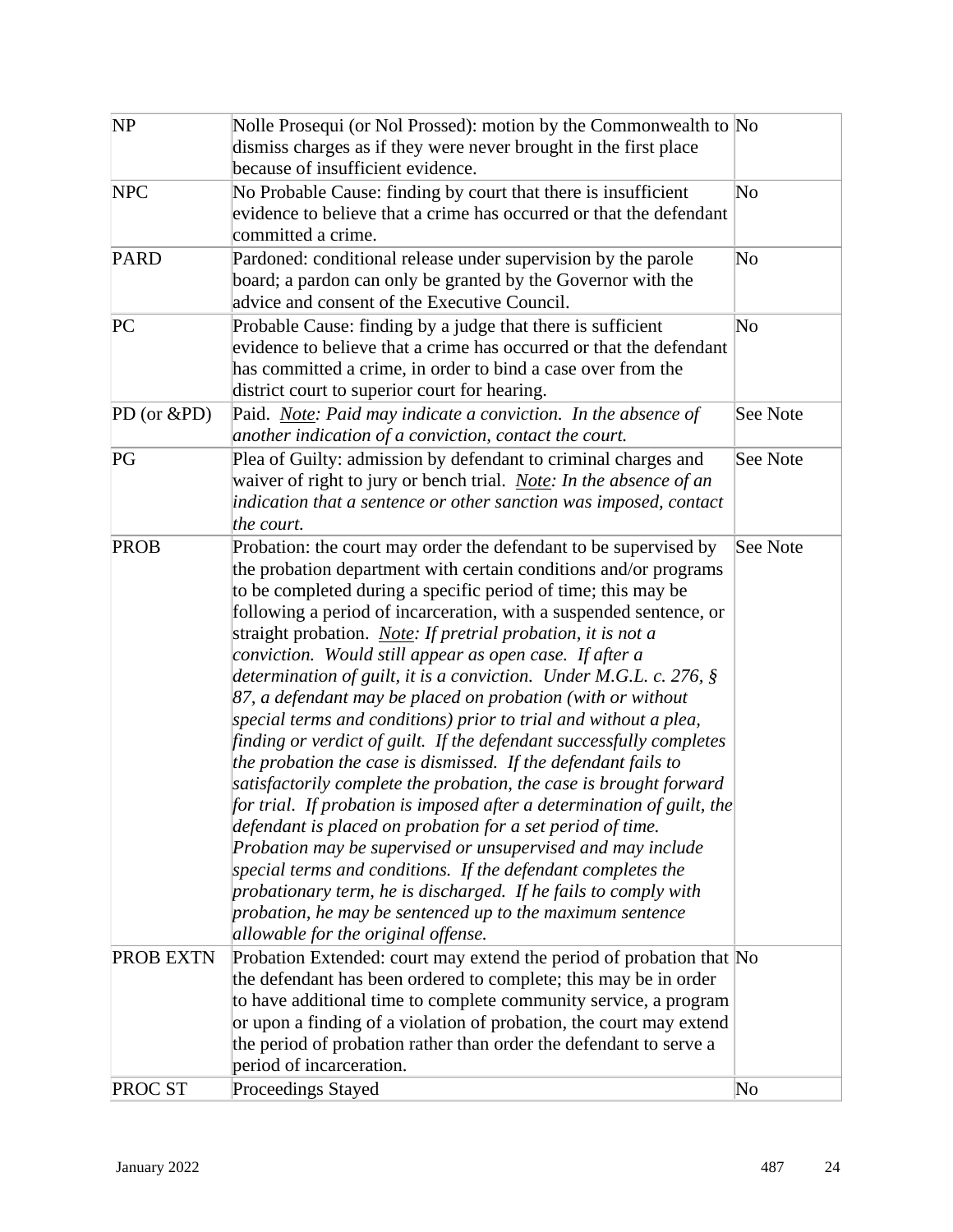| PROG        | Program: usually refers to a condition of probation that the<br>defendant has been ordered to complete, and may include<br>completion of an alcohol safety awareness program, anger<br>management program or batterer's treatment program, for<br>example. <i>Note: A program requirement may indicate a</i><br>conviction. In the absence of another indication of a conviction,<br>contact the court.                                        | See Note               |
|-------------|------------------------------------------------------------------------------------------------------------------------------------------------------------------------------------------------------------------------------------------------------------------------------------------------------------------------------------------------------------------------------------------------------------------------------------------------|------------------------|
| <b>PTP</b>  | Pre-Trial Probation: as a condition of bail or release, the court may $No$<br>order the defendant to report to probation prior to the case being<br>resolved.                                                                                                                                                                                                                                                                                  |                        |
| <b>REM</b>  | Removed: usually refers to the term of removing a case from a<br>$\rm No$<br>lower court to a higher court.                                                                                                                                                                                                                                                                                                                                    |                        |
| <b>REST</b> | Restitution: amount of monies ordered by the court that the<br>See Note<br>defendant has been ordered to pay as a condition of the sentence.<br>Note: Restitution is an intermediate sanction imposed after<br>determination of guilty, and therefore, may indicate a conviction.<br>In the absence of another indication of a conviction, contact the<br>court.                                                                               |                        |
| RMT (or     | Remitted: refers to when the court does not require the defendant                                                                                                                                                                                                                                                                                                                                                                              | $\overline{\text{No}}$ |
| REMIT)      | to pay court costs or fines due to indigency or other reasons.                                                                                                                                                                                                                                                                                                                                                                                 |                        |
| <b>ROR</b>  | Released on Recognizance: defendant is not required to post<br>$\rm No$<br>monies to the court to ensure his/her return during the course of<br>the proceedings and instead is released without the requirement of<br>posting bail money.                                                                                                                                                                                                      |                        |
| R/R         | Revise and Revoke Sentence: post-conviction remedy of<br>defendant asking the court to change his/her original sentence;<br>sentencing judge may upon certain findings, revoke original<br>sentence and order new sentence or deny the motion. Note: Refers<br>to the sentence, not to the conviction.                                                                                                                                         | No                     |
| <b>RSVD</b> | Revised: refers usually to sentencing at the appellate level.                                                                                                                                                                                                                                                                                                                                                                                  | $\rm No$               |
| <b>SDP</b>  | Sexually Dangerous Person: formal adjudication as a sexually<br>dangerous person. Pursuant to G.L. c. 123A, s. 14, if after a trial<br>an individual is found to be a SDP, such person shall be<br>committed to the treatment center for an indeterminate period of a<br>minimum of one day and a maximum of such person's natural life<br>until discharged pursuant to the provisions of section 9. <i>Note</i> :<br>Refer to 103 DOC 487.03. | See Note               |
| <b>SENT</b> | Sentence: after finding by judge of jury on criminal charges,<br>or offer of plea by defendant, the court may sentence a<br>defendant to a period of incarceration (either committed or<br>suspended) and/or probation and other terms.                                                                                                                                                                                                        | Yes                    |
| SF          | Surfine: additional fine required by statute associated with specific No<br>crimes.                                                                                                                                                                                                                                                                                                                                                            |                        |
| SFI         | Surfine Included                                                                                                                                                                                                                                                                                                                                                                                                                               | $\overline{\text{No}}$ |
| <b>SFN</b>  | Suspended Fine                                                                                                                                                                                                                                                                                                                                                                                                                                 | $\overline{\text{No}}$ |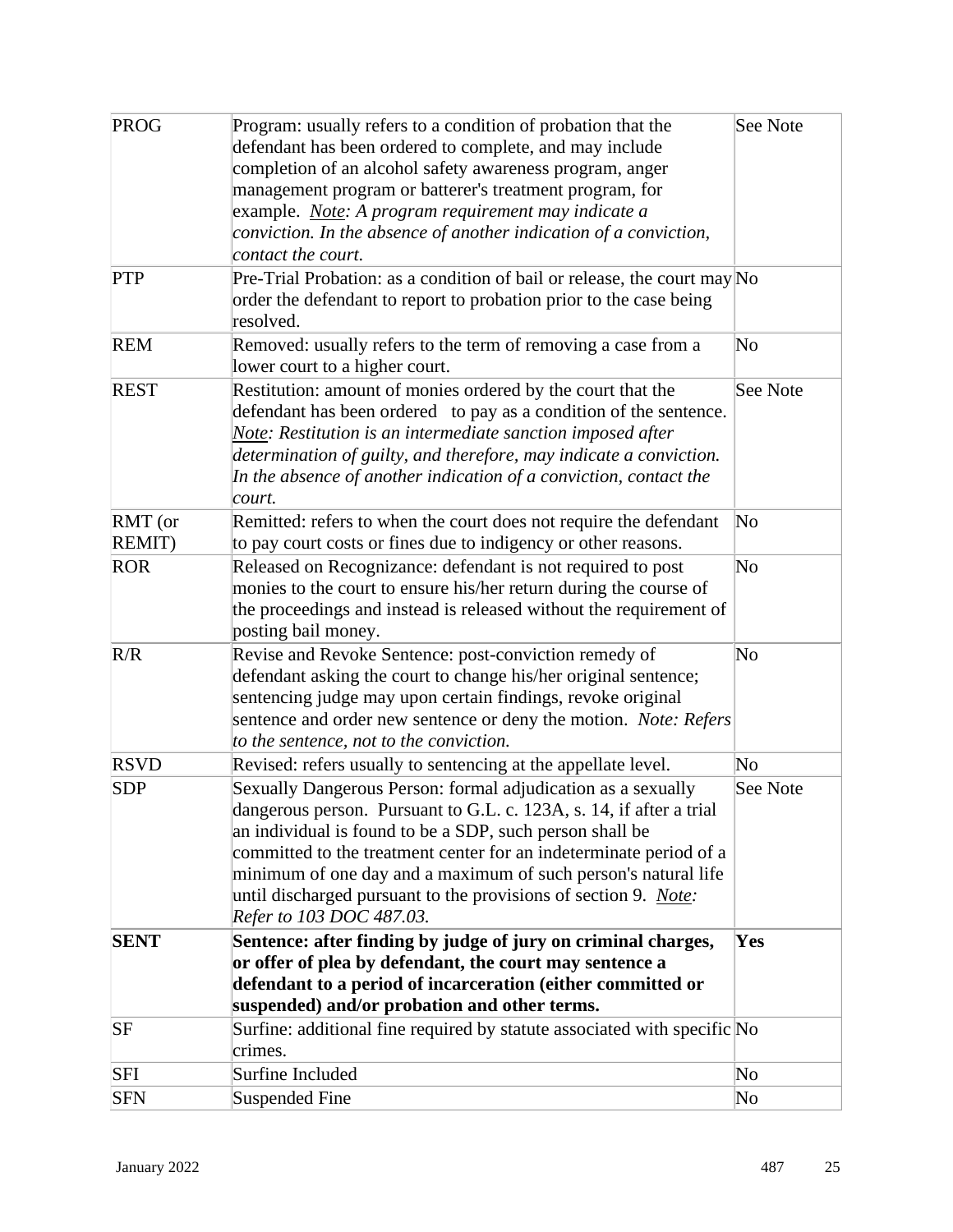| SP              | Supervised Probation: <i>Note: May indicate a conviction. In the</i><br>absence of another indication of a conviction, contact the court.                                                                                                                                                                                           | See Note               |
|-----------------|-------------------------------------------------------------------------------------------------------------------------------------------------------------------------------------------------------------------------------------------------------------------------------------------------------------------------------------|------------------------|
| <b>SPS</b>      | Split Sentence: after a finding of guilty or as part of a plea<br>bargain, a defendant may be ordered to serve a period of<br>incarceration and the balance on probation.                                                                                                                                                           | Yes                    |
| <b>SS</b>       | Suspended Sentence: when period of incarceration is not<br>ordered to be served but "suspended" during the period of<br>probation; if the defendant successfully completes the<br>probationary period, he/she will not be ordered to serve the<br>sentence (or period of incarceration).                                            | Yes                    |
| <b>SS RVK</b>   | Suspended Sentence Revoked: see SS; this is when due to<br>violation of probation or further criminal activity, a defendant may<br>be ordered to serve the sentence that had not been imposed but<br>suspended. <i>Note: May indicate a conviction. In the absence of</i><br>another indication of a conviction, contact the court. | See Note               |
| <b>STAY</b>     | Stay of Order of Sentence: judicial order abeying the period of<br>incarceration for a specific time. <i>Note: May indicate a conviction</i> .<br>In the absence of another indication of a conviction, contact the<br>court.                                                                                                       |                        |
| <b>SUMM</b>     | Summons: a mandate issued in lieu of arrest requiring the<br>defendant's appearance in criminal court where he/she may be<br>named to appear to answer to criminal charges; or as a mandate<br>requiring an individual to appear as a witness at a trial or hearing.                                                                | $\rm No$               |
| <b>SUP</b>      | Support: refers to entry of order of child support in cases of<br>paternity or formerly illegitimacy in criminal court.                                                                                                                                                                                                             | No                     |
| <b>SURR</b>     | Surrendered: refers to having a defendant returned to court;<br>usually refers to defendant on probation and having new criminal<br>activity.                                                                                                                                                                                       | $\rm No$               |
| <b>SURR DEF</b> | Surrendered on Default: brought to court to answer to charges of<br>having not appeared in court on date required.                                                                                                                                                                                                                  | $\overline{\text{No}}$ |
| TB              | True Bill: return by the grand jury on one ore more indictments<br>holding the defendant on criminal charges; see indictment.                                                                                                                                                                                                       | $\rm No$               |
| <b>TBPD</b>     | To Be Paid: refers to court costs, fines or restitution.                                                                                                                                                                                                                                                                            | No                     |
| TD(T&D)         | Terminated and Discharged: refers to termination of supervised<br>probation and defendant being discharged from probation.                                                                                                                                                                                                          | $\overline{\text{No}}$ |
| <b>TERM</b>     | Terminated: refers to termination of supervised probation.                                                                                                                                                                                                                                                                          | $\rm No$               |
| <b>VAC</b>      | Vacated: usually refers to the removal of default entered on an<br>No<br>individual's criminal record.                                                                                                                                                                                                                              |                        |
| VN              | Violation of Probation Notice: written notice by probation of<br>terms that defendant has allegedly violated; due process rights<br>attach at hearing that will be scheduled. Note: May indicate a<br>conviction. In the absence of another indication of a conviction,<br>contact the court.                                       | See Note               |
| VOP             | Violation of Probation Finding: finding following a hearing before See Note<br>judge concerning whether the defendant has violated the terms of                                                                                                                                                                                     |                        |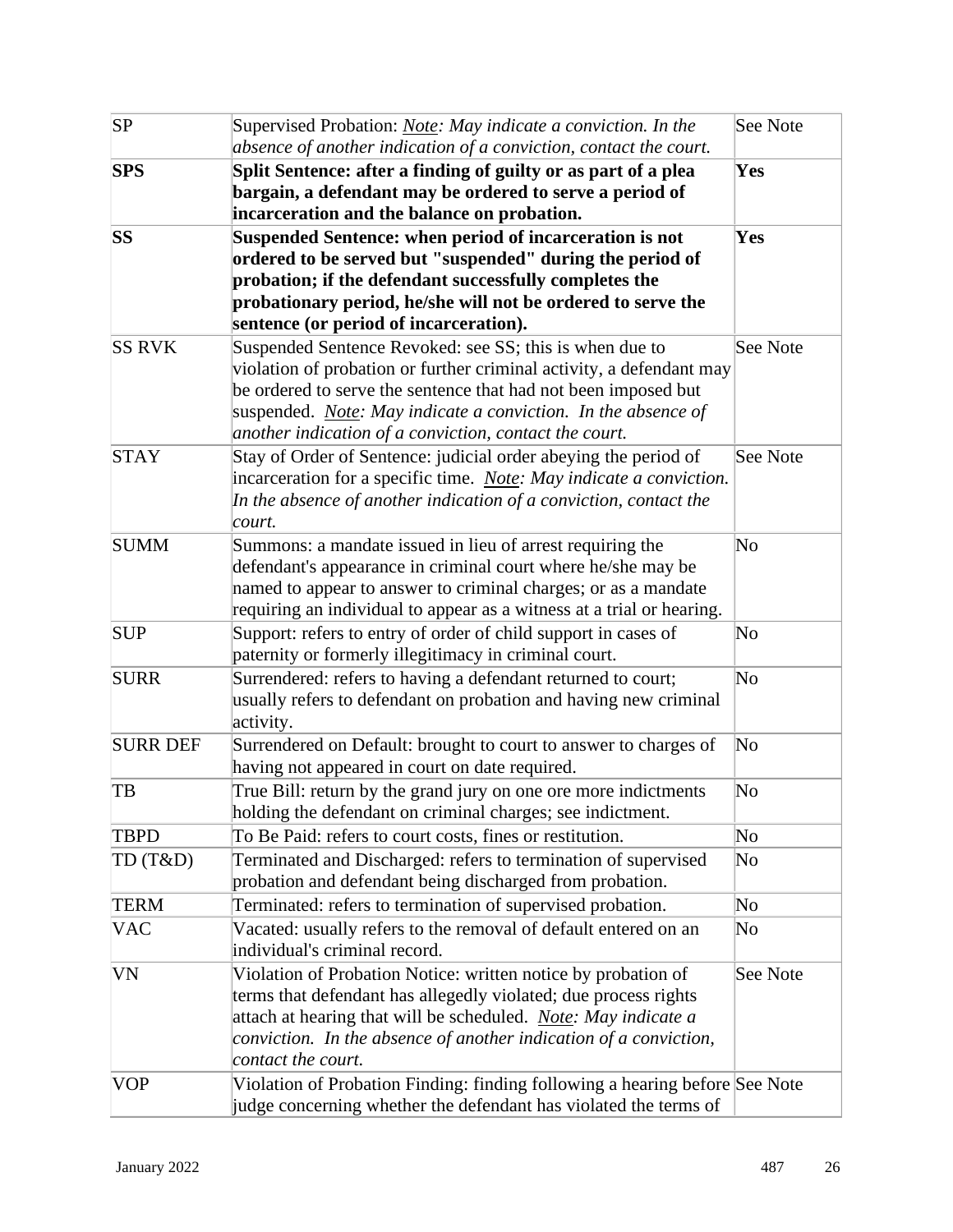|             | his probation. As a result of a finding, that a defendant is in<br>violation, a judge may revoke a CWOF and enter a guilty, impose |                        |
|-------------|------------------------------------------------------------------------------------------------------------------------------------|------------------------|
|             | committed time, or extend the term of probation. Note: May                                                                         |                        |
|             | indicate a conviction. In the absence of another indication of a                                                                   |                        |
|             | conviction, contact the court.                                                                                                     |                        |
| <b>VWF</b>  | Victim Witness Fund: statutory fund established. Depending upon See Note                                                           |                        |
|             | whether the defendant is charged with a felony or misdemeanor,                                                                     |                        |
|             | he is assessed certain fines that must be paid into the victim                                                                     |                        |
|             | witness fund. <i>Note: May indicate a conviction. In the absence of</i>                                                            |                        |
|             | another indication of a conviction, contact the court.                                                                             |                        |
| <b>WAR</b>  | Warrant: issued by court or vested authority naming a person                                                                       | No                     |
|             | charged with a crime, and commanding their appearance before                                                                       |                        |
|             | the court.                                                                                                                         |                        |
| WAR/WD      | Warrant Withdrawn/Recalled: when a defendant appears in court,                                                                     | $\overline{\rm No}$    |
|             | the warrant will be recalled.                                                                                                      |                        |
| <b>WD</b>   | Withdrawn: may refer to defendant's withdrawal of appeal to a                                                                      | $\overline{\text{No}}$ |
|             | higher court for review.                                                                                                           |                        |
| <b>WKND</b> | To Be Served Weekends: court has authority to order defendant to See Note                                                          |                        |
|             | serve term of incarceration on weekends. Note: May indicate a                                                                      |                        |
|             | conviction. In the absence of another indication of a conviction,                                                                  |                        |
|             | contact the court.                                                                                                                 |                        |
| YO          | Youthful Offender: a person who is subject to an adult or juvenile See Note                                                        |                        |
|             | sentence for having committed, while between the ages of 14 and                                                                    |                        |
|             | 17, an offense that if he/she were an adult would be punishable by                                                                 |                        |
|             | imprisonment in the state prison, and (a) has previously been                                                                      |                        |
|             | committed to DYS, or (b) has committed an offense which                                                                            |                        |
|             | involves the infliction or threat of serious bodily harm, or (c) has                                                               |                        |
|             | committed a violation of G.L. c. 269, sections $10(a)$ , (c), (d) or                                                               |                        |
|             | 10E. Note: Refer to 103 DOC 487.03 for youthful offender.                                                                          |                        |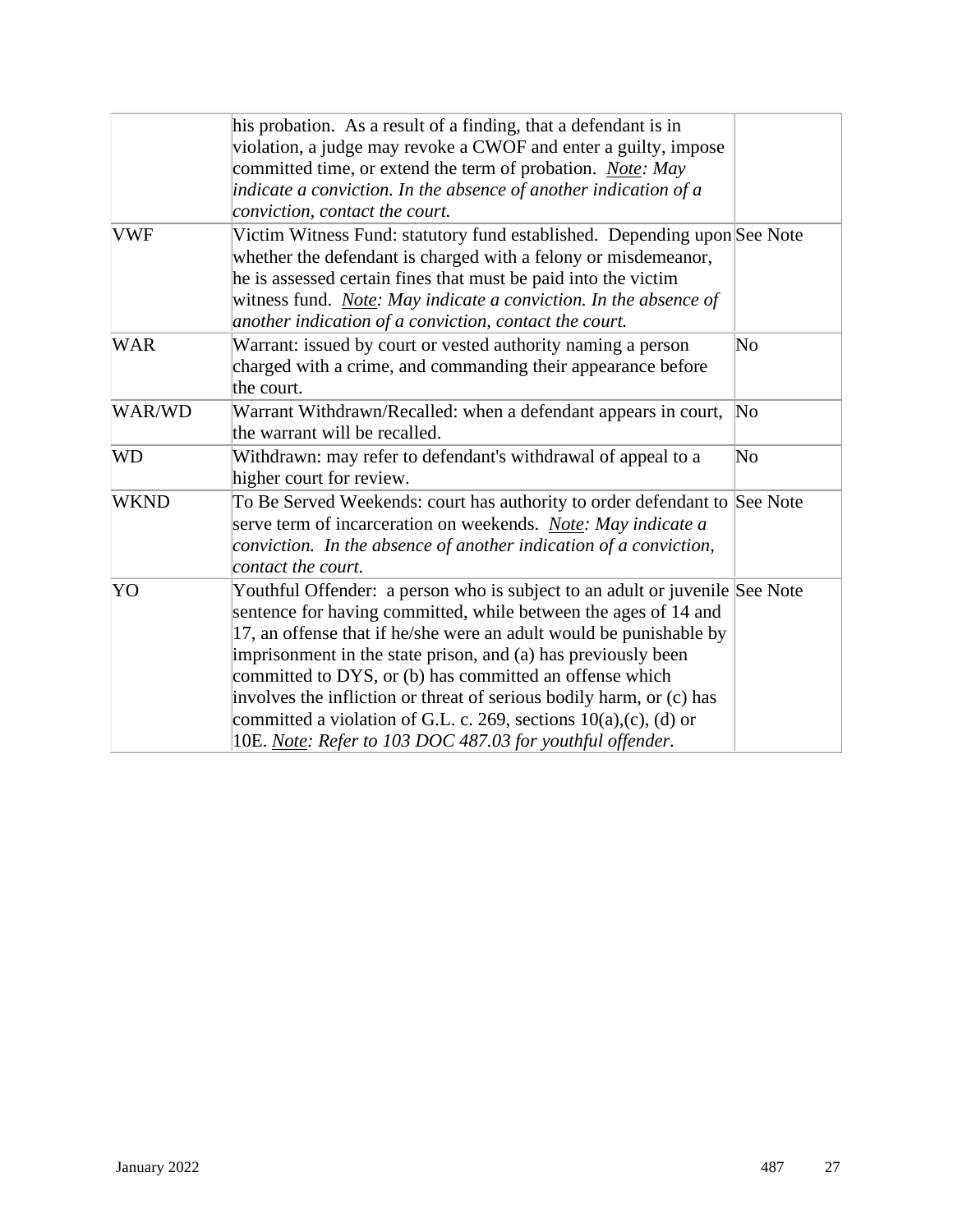#### ATTACHMENT II: NOTIFICATION LETTER

#### **M E M O R A N D U M**

TO: All Inmates

FROM: Thomas A. Turco III, Commissioner of Correction

DATE: [Insert Date]

#### **RE: DNA Sampling**

M.G.L. c. 22E requires that any person who has been convicted or adjudicated as a youthful offender of any offense that is punishable by imprisonment in the state prison, must submit a DNA sample for inclusion in the Combined Offender DNA Information System ("CODIS") database

DNA collection consists of a simple, "pin prick" bloodsample, as well as a simultaneous fingerprinting of all affected inmates. All inmates required to provide a blood sample and fingerprints will be told the time, date and location to report for sampling. M.G.L. c. 22E, § 4 authorizes Department of Correction and other law enforcement personnel to employ reasonable force to assist in collecting DNA blood samples in cases where an individual fails to submit to such collection. Any person who is required to provide a DNA sample pursuant to this chapter and after receiving written notice, fails to provide such DNA sample within 1 year of conviction, adjudication or release from custody, as required by section 3, whichever occurs first, shall be subject to punishment by a fine of not more than \$1,000 or imprisonment in a jail or house of correction for not more than six months or both.

See M.G.L. c. 22E, § 11. In addition, an inmate may be subject to a disciplinary report for failure to comply and may be returned to higher custody or denied a move from his or her current security level.

The DNA testing statute also states that the person whose DNA is sampled is responsible for all costs associated with preparing, collecting and processing the DNA sample, unless the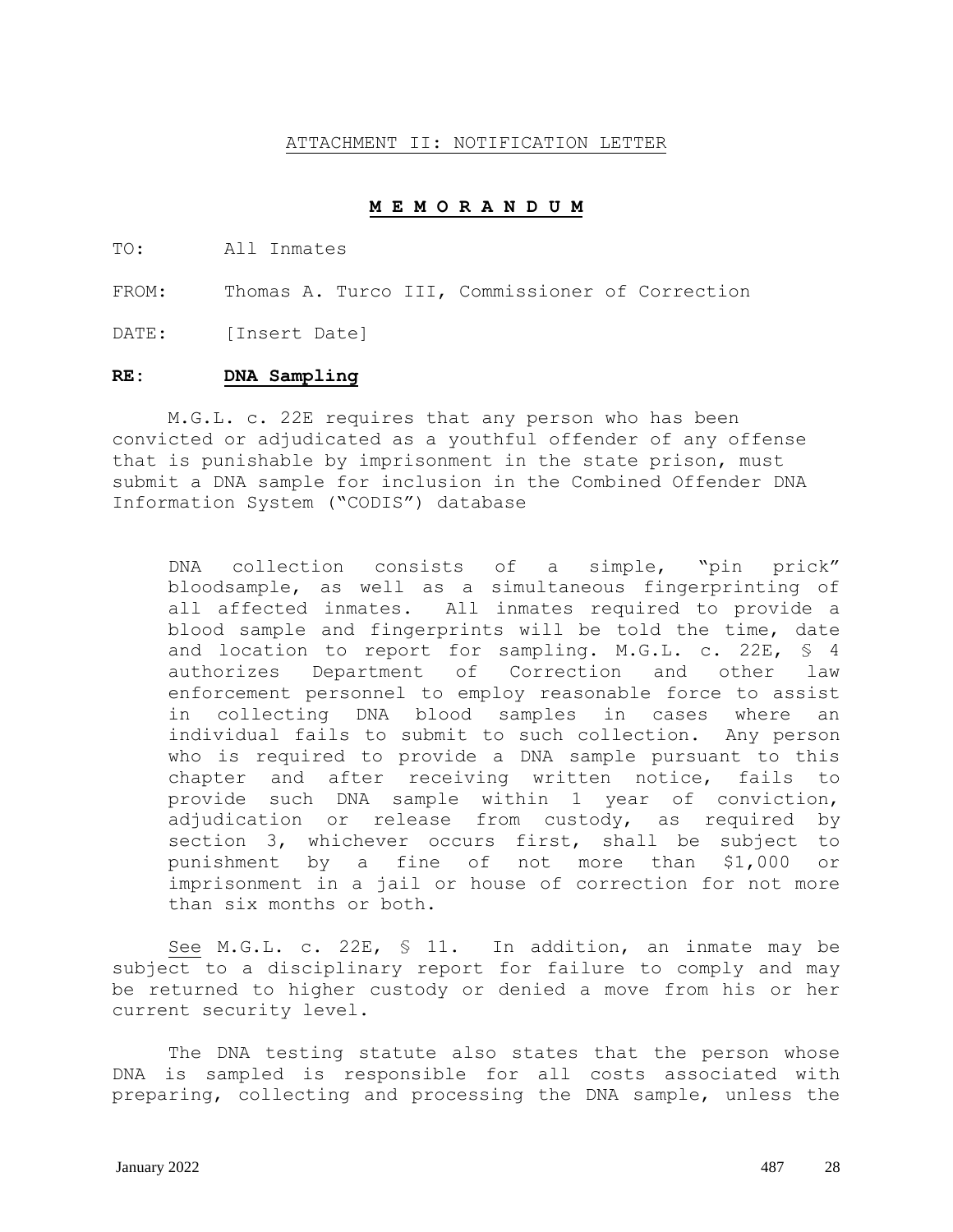person is indigent for these testing purposes. The \$110 DNA assessment will be collected if an inmate signs the consent form to signify his/her consent for the Department to withdraw funds from the inmate's account.

Copies of the amended DNA collection statute, as well as the Department of Correction DNA Sample Collection policy, 103 DOC 487, are available in the inmate law libraries for review.

Thank you for your anticipated cooperation in this matter.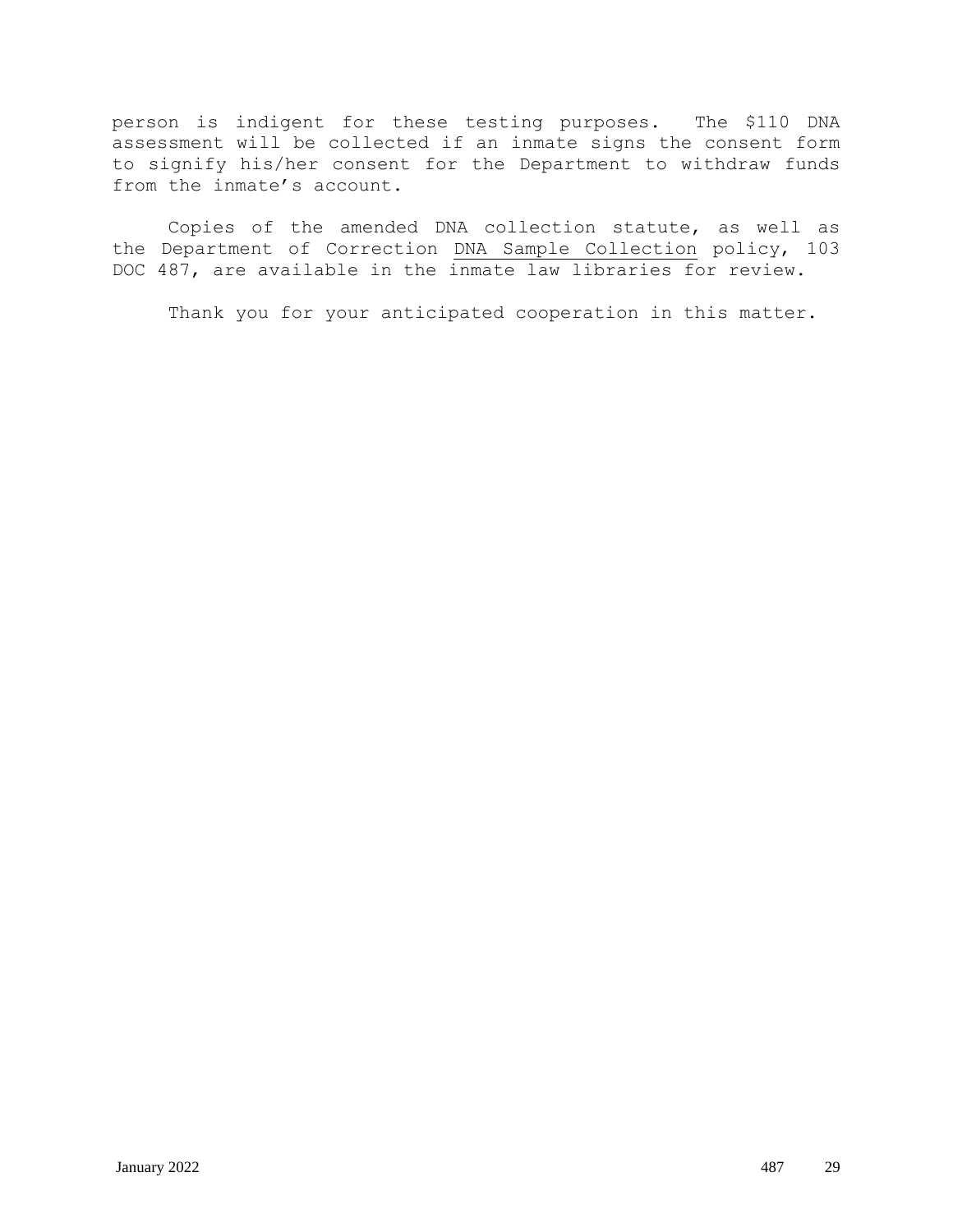#### **ATTACHMENT II: NOTIFICATION LETTER**

#### **M E M O R Á N D U M**

A: Todos Presos

DE: Thomas A. Turco III, Comisionado de Corrección

FECHA: [Inserte Fecha]

#### RE: **Muestra de DNA**

M.G.L. c. 22E. requiere que cualquiera persona que ha sido convicta o adjudicada como un delincuente juvenil de cualquier ofensa que es castigada por encarcelación en la prisión del estado, debe someter una muestra de DNA para inclusión en la base de datos del Sistema Combinado de Información de DNA de Delincuentes (Combined **O**ffender DNA Information System, "CODIS").

La recolección de DNA consiste en un sencillo, "pinchazo de alfiler" para la muestra de sangre, así como la simultánea toma de huellas digitales de todos los presos afectados. Todos presos requeridos de proporcionar una muestra de sangre y huellas digitales serán avisados de la hora, fecha y lugar a presentarse para la muestra. M. G. L. c. 22E, §4 autoriza al Departamento de Corrección y otro personal de cumplimiento de la ley de emplear fuerza razonable para asistir en la recolección de muestras de sangre de DNA en los casos donde un preso rehúsa de someterse a la tal recolección. El rehusar de proveer una muestra de sangre de DNA puede hacer sujeto a la persona a pena de una multa de hasta \$1,000 o la encarcelación en una cárcel o casa de corrección por hasta seis meses, o ambos. Vea M. G. L. c. 22E, §11. Además, un preso puede ser sujeto de un informe disciplinario por falla de cumplir y puede ser devuelto a custodia más alta o negársele la movida desde su nivel de seguridad actual.

El estatuto de test de DNA también establece que la persona cuyo DNA es muestreado es responsable de todos los costos asociados con preparar, tomar y procesar la muestra de DNA, a no ser que la persona sea indigente para estos propósitos de test. El gravamen de \$110 por DNA será recaudado si un/a preso/a firma el formulario de consentimiento para significar su consentimiento para que el DOC retire fondos de la cuenta del/de la preso/a.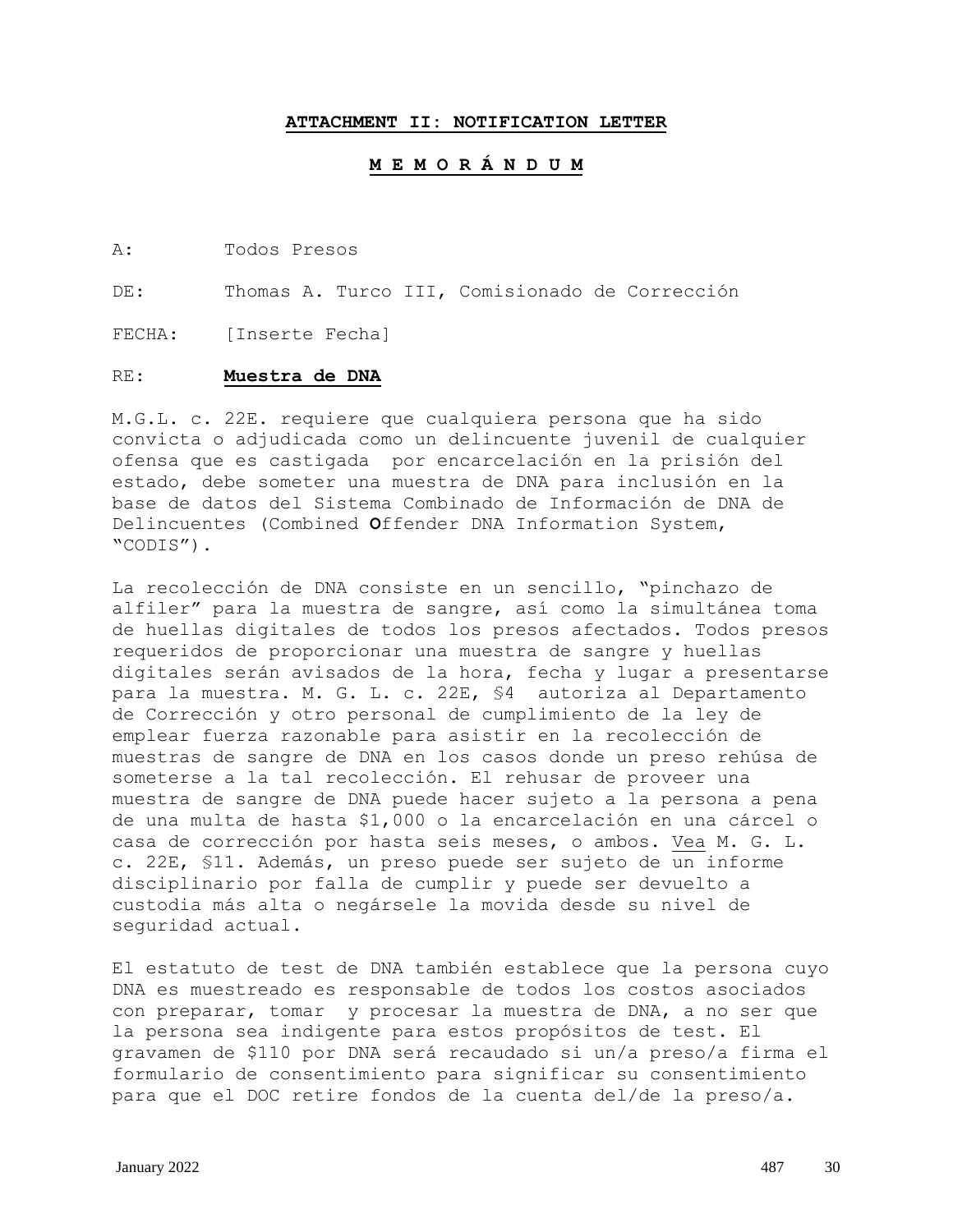Copias del estatuto enmendado de recolección de DNA, como también la política del Departamento de Corrección Toma de Muestra de DNA 103 DOC 487, están disponibles para revisar en las bibliotecas legales de preso.

Gracias para su anticipada cooperación en esta materia.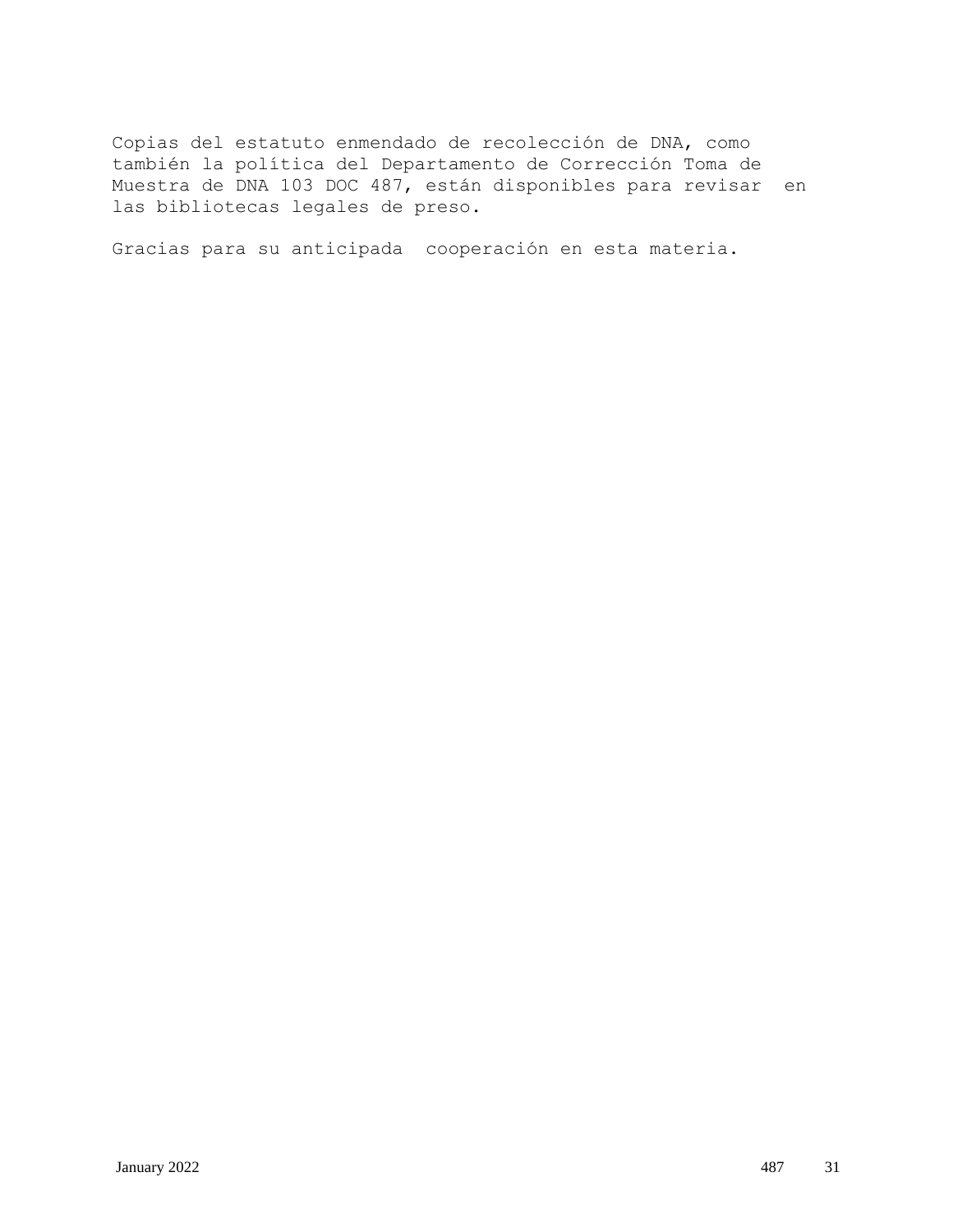# **ATTACHMENT III**

# DNA REIMBURSEMENT CONSENT FORM

|  |                          | the withdrawal of \$______________ from my personal account and      |
|--|--------------------------|----------------------------------------------------------------------|
|  | $\mathsf{S}$             | from my savings account by the Institutional                         |
|  |                          | Treasurer as reimbursement for DNA testing as required by            |
|  |                          | M.G.L. c. 22E, § 4 (b). I further acknowledge that I have            |
|  |                          | read this form and understand it fully, and that my consent          |
|  |                          | to the above-indicated withdrawal(s) is given voluntarily and        |
|  | without duress.          |                                                                      |
|  |                          |                                                                      |
|  |                          | Inmate Signature                                                     |
|  |                          |                                                                      |
|  |                          |                                                                      |
|  |                          | read this form and refuse to consent to any withdrawal of            |
|  |                          | funds for DNA testing as required by M.G.L. c. 22E $\Diamond$ 4 (b). |
|  |                          |                                                                      |
|  |                          | Inmate Signature                                                     |
|  |                          |                                                                      |
|  |                          | this consent form and on this date refused to sign under either      |
|  | paragraph A or B.        |                                                                      |
|  |                          |                                                                      |
|  |                          | Staff Name (please print)                                            |
|  |                          |                                                                      |
|  |                          | Staff Signature                                                      |
|  |                          |                                                                      |
|  |                          | Job Title                                                            |
|  |                          |                                                                      |
|  | Inmate Commitment Number |                                                                      |

Date Sample Taken **\_\_\_\_\_\_\_\_\_\_\_\_\_\_\_\_\_\_\_\_\_\_\_\_\_\_\_\_\_\_\_\_\_\_\_**